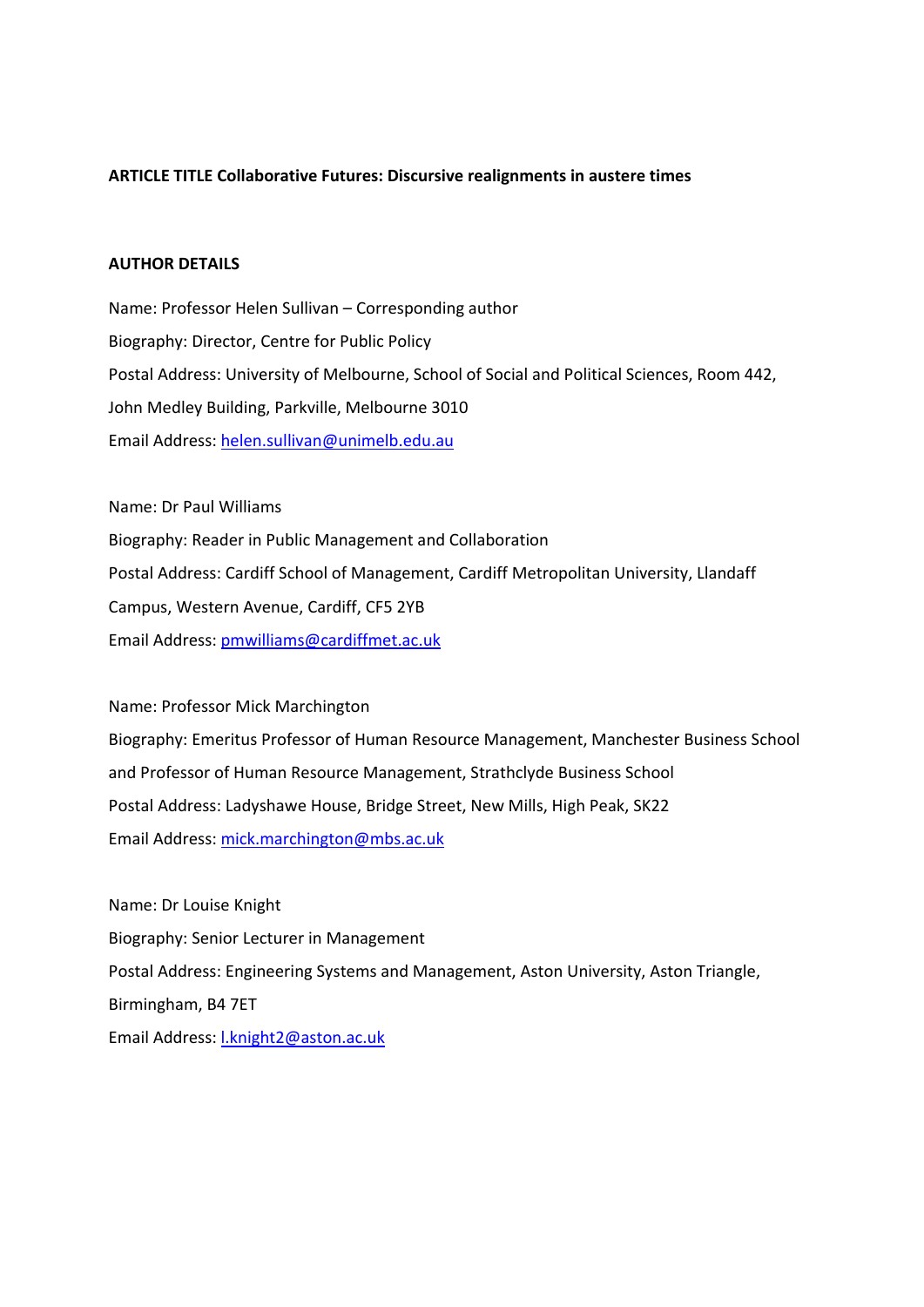# **ABSTRACT**

This paper explores the future of collaboration in an era of austerity. Boundary object theory provides a framework to assess the significance and role of four key discourses in collaboration – efficiency, effectiveness, responsiveness and cultural performance. Crisis provides a way of examining how and in what ways discourses realign. The exploration of discourses aids critical analysis of collaboration across sectoral, geographical and disciplinary boundaries, highlighting the importance of understanding the contextual roots of collaboration theory and practice, and the implications of local/global dynamics.

**KEY WORDS**: collaboration; boundary object theory; discourses; austerity

4955 words excluding abstract and refs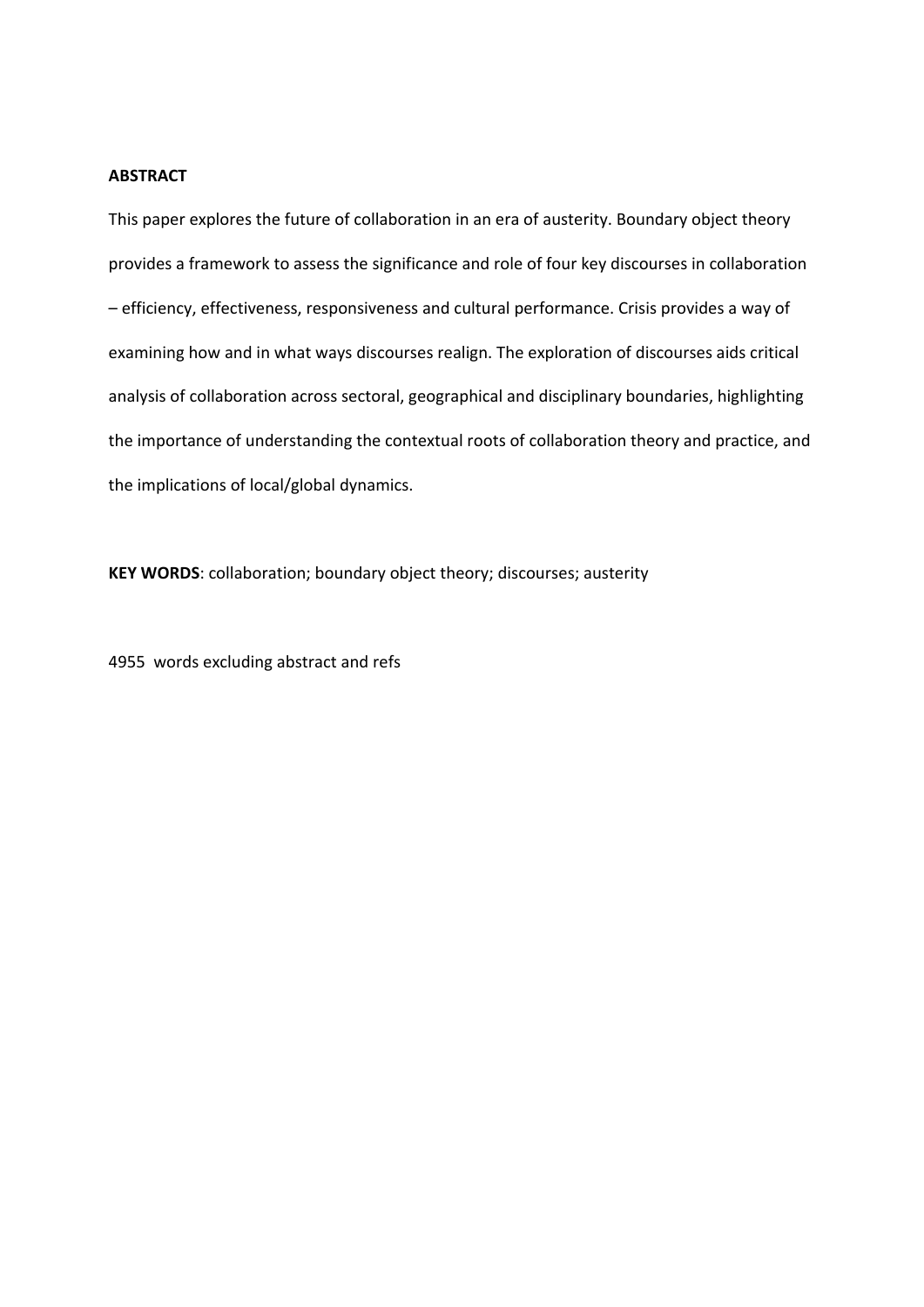### **COLLABORATIVE FUTURES: DISCURSIVE REALIGNMENTS IN AUSTERE TIMES**

## **INTRODUCTION**

Collaboration is well established within and between the public, private and third sectors. In the private sector, companies use arrangements such as joint ventures and strategic alliances to pursue competitive advantage through more efficient use of resources, shared learning and innovative practices (Child et al 2005). In the public sector, inter and intra‐sectoral collaboration is commonplace across policy fields, particularly as a response to the challenges of complex and interrelated problems, and to government exhortation and legislation to plan and deliver public services more efficiently and effectively (Sullivan and Skelcher 2002). In the third sector inter‐ sectoral collaboration with the public sector has a long history predicated on the ability of third sector organizations to access particular user communities more easily and to be more flexible and innovative than large public sector bureaucracies. Intra‐sectoral collaboration is often part of a wider pattern of inter‐sectoral relationships, which latterly include collaboration with the private sector (Alcock 2010).

Despite the high levels of activity, results from collaborative endeavours are not always convincing, and collaboration's continued appeal to policy makers can appear to be an expression of faith, underpinned by an unquestioning acceptance of its apparent virtues. Academic research has also struggled to provide a consistent and coherent evidence base for the potential and limits of collaboration because of: distinctive disciplinary perspectives which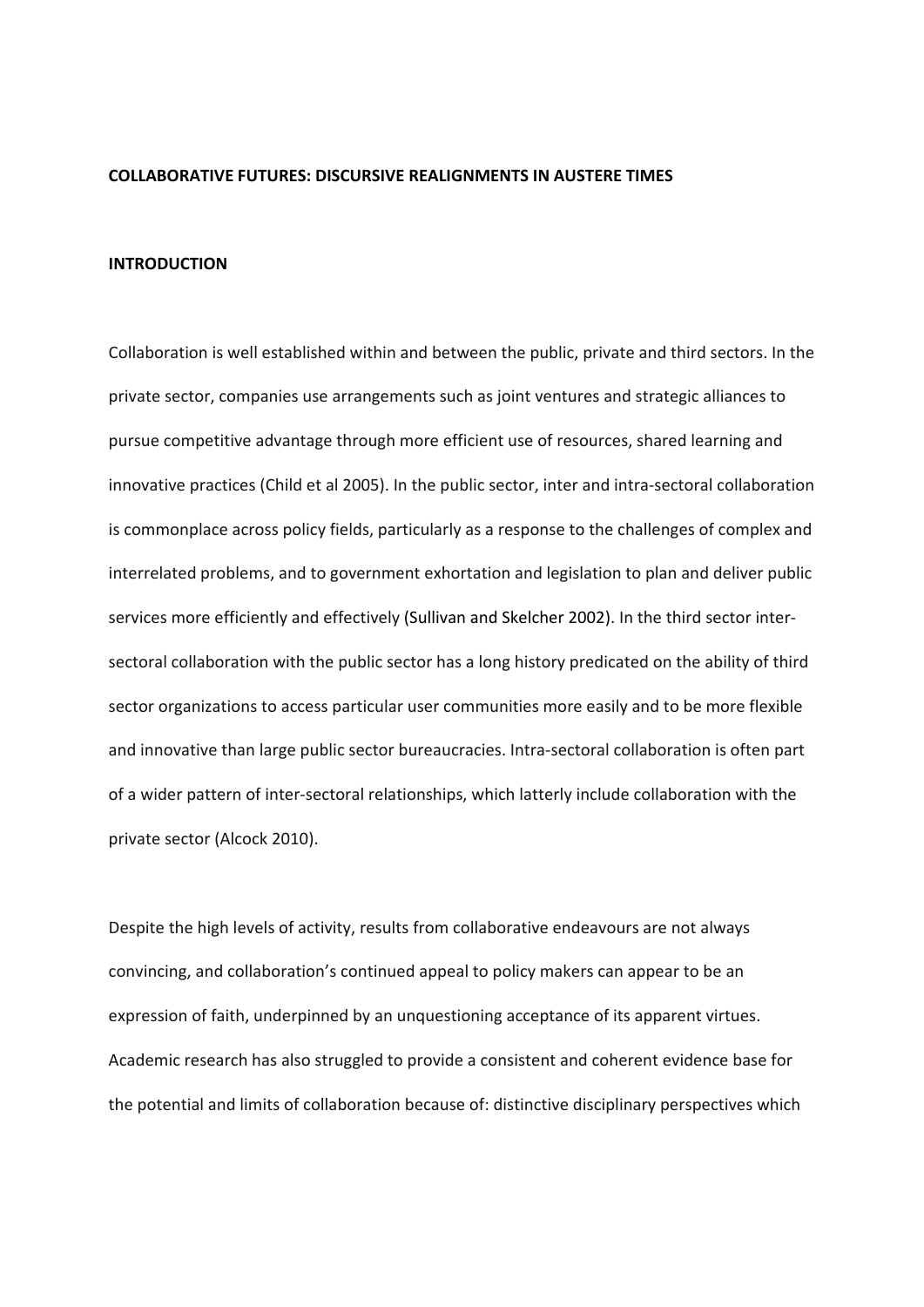pose diverse conceptions of and questions about collaboration; institutional configurations which separate the study of collaboration into sectors, 'public', 'private' and 'third'; and methodological differences which promote particular approaches to collaboration research.

The current global economic turbulence is prompting public, private and third sector organizations to reconsider the types of collaborative activity that are valuable, in what circumstances and for what purposes. This could stimulate collaborative activity, but in new ways and in specific areas of policy or business. These circumstances, and the resulting critical attention given to collaboration, provide an important opportunity for academics and practitioners to reflect on collaboration across disciplinary, sectoral and methodological boundaries.

This article presents a contribution to this debate, prompted by and drawing on the deliberations of an ESRC funded seminar series. The 'Collaborative Futures' seminar series<sup>1</sup> brought academics and researchers from diverse disciplinary perspectives and policy areas, together with practitioners from the public, private and third sectors to generate new knowledge and perspectives about the future(s) for collaboration. Focused principally on the UK but informed by contributions from mainland Europe, the series explored the prospects for collaboration in more austere times, reflected on how existing research and evaluation could guide future action, and considered the implications for policy and practice. The seminar series

-

<sup>&</sup>lt;sup>1</sup> ESRC grant no: RES-451-26-0672. http://www.birmingham.ac.uk/schools/governmentsociety/research/collaborative‐futures/index.aspx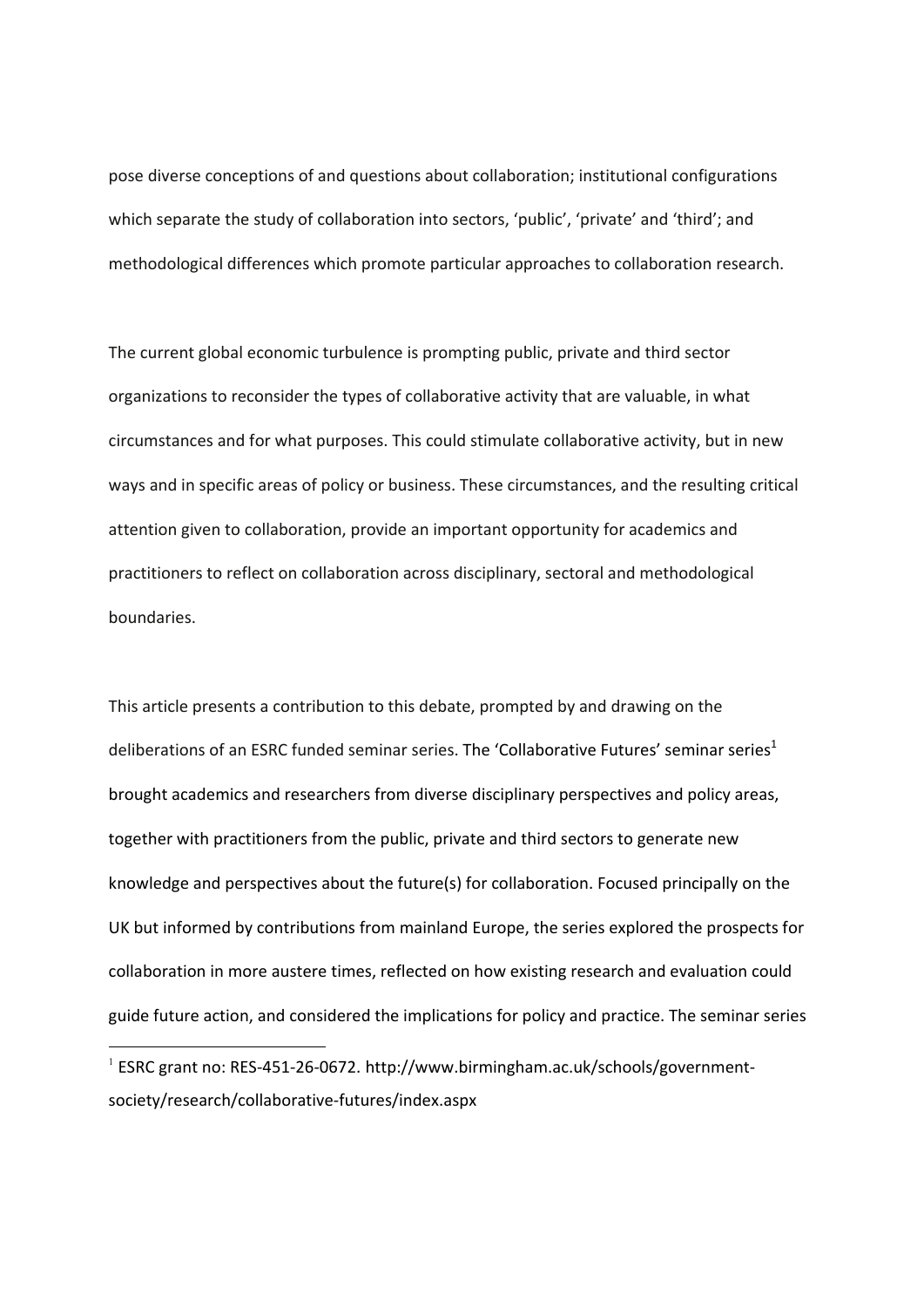ran from November 2009 to April 2011 enabling over 100 participants from both academia and practice to explore key themes in collaboration including leadership, governance, learning, human resource management, innovation and evaluation. This article draws on all of these contributions but orientates its discussion towards the implications for public policy and public services.

The article argues that options for collaboration are constituted by and in dominant discourses. Multiple discourses can co-exist and their relative influence over the purposes, forms and practices of collaboration varies depending on underlying structural and agentic factors. The article examines the likely impact of austerity on the prevailing discourses of collaboration and on the potential for future collaborative action.

The article begins by identifying the significance of discourse in shaping the potential and limits of collaborative action. It outlines the main discourses driving collaboration, specifies their roots, describes their contents and explores cross‐sectoral variations. Boundary object theory is introduced to provide an analytical framework that incorporates the whole as well as the component elements of collaborative discourses. The article uses this analytical framework to offer new insights about and explore future options for intra and inter‐sectoral collaboration. The article concludes with some proposals for research and practice.

# **DISCOURSES OF COLLABORATION**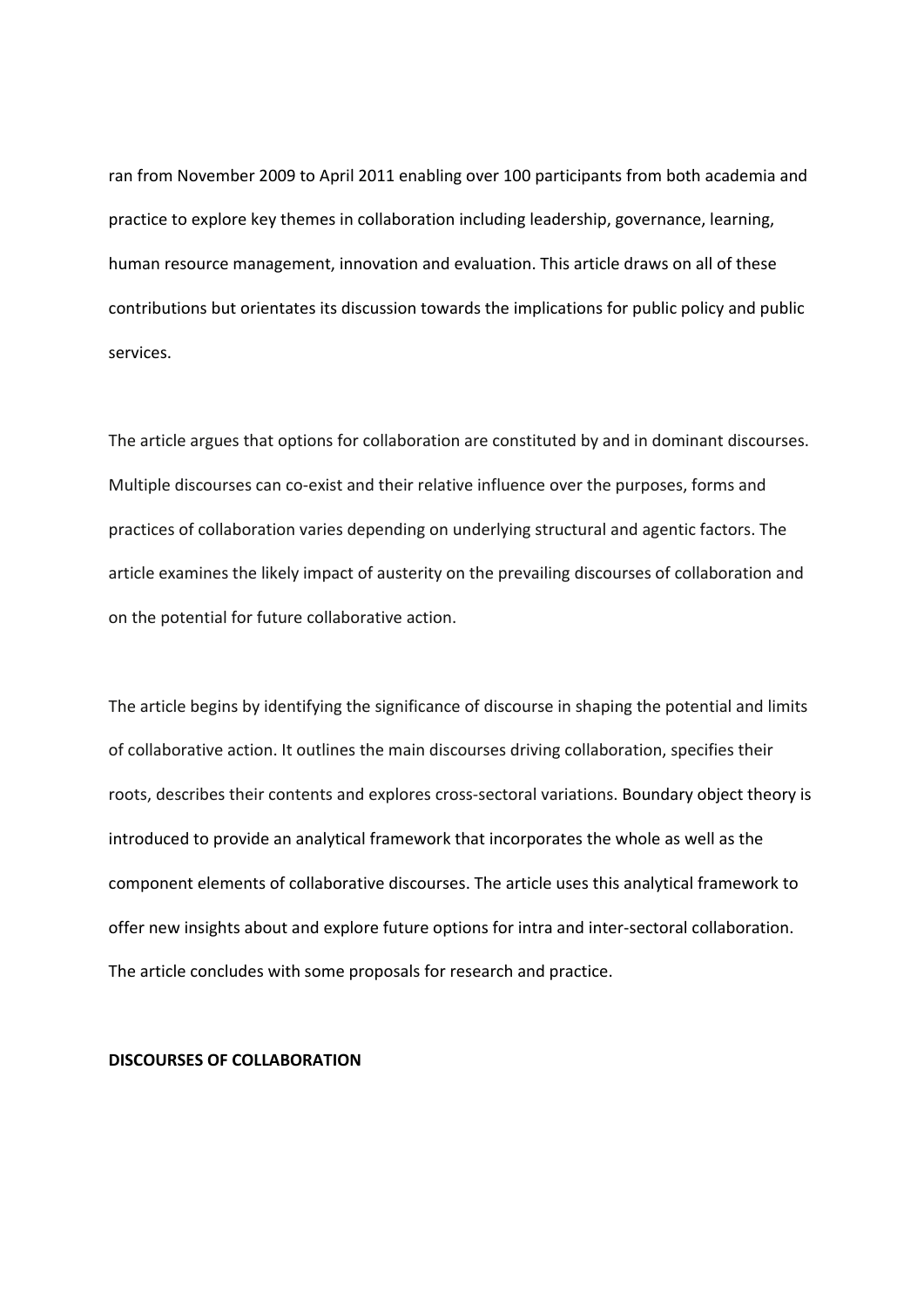Discourses are systems of meaning that frame, make and express public policy. They comprise 'all practices and meanings shaped by a community of social actors' (Howarth 2000: 5) and 'are revealed as narratives, rhetorical strategies, organizational metaphors, traditions, collections of storylines, and cognitive normative frames' (Jeffares 2008, page 46‐47). They persist over time and become 'sedimented', that is, 'taken for granted' as significant influencers over how actors perceive the conditions of possibility and their consequent room for manoeuvre.

However, while sedimented, discourses are also dynamic, subject to constant modification in both incremental and radical ways. Actors' thinking and acting will generate discursive modifications, while crises and other traumatic events can transform existing discourses, dislocating established systems of meaning but also offering productive possibilities. Jeffares (2008) argues that during periods of dislocated policy making, the role of agency is accentuated. 'The process mobilizes agents to articulate a new discursive order, and meanings become up‐for‐grabs' (2008 page50).

Exploring collaboration through the lens of discourse enables us to draw out and elaborate the various systems of meaning at work in driving collaboration. It also offers the possibility of examining how discourses are modified over time and space, actors' role in these processes of modification, whether and how different discourses are able to accommodate each other and what happens at a point of crisis.

Throughout the seminar series we reflected on seminar discussions to identify and draw out the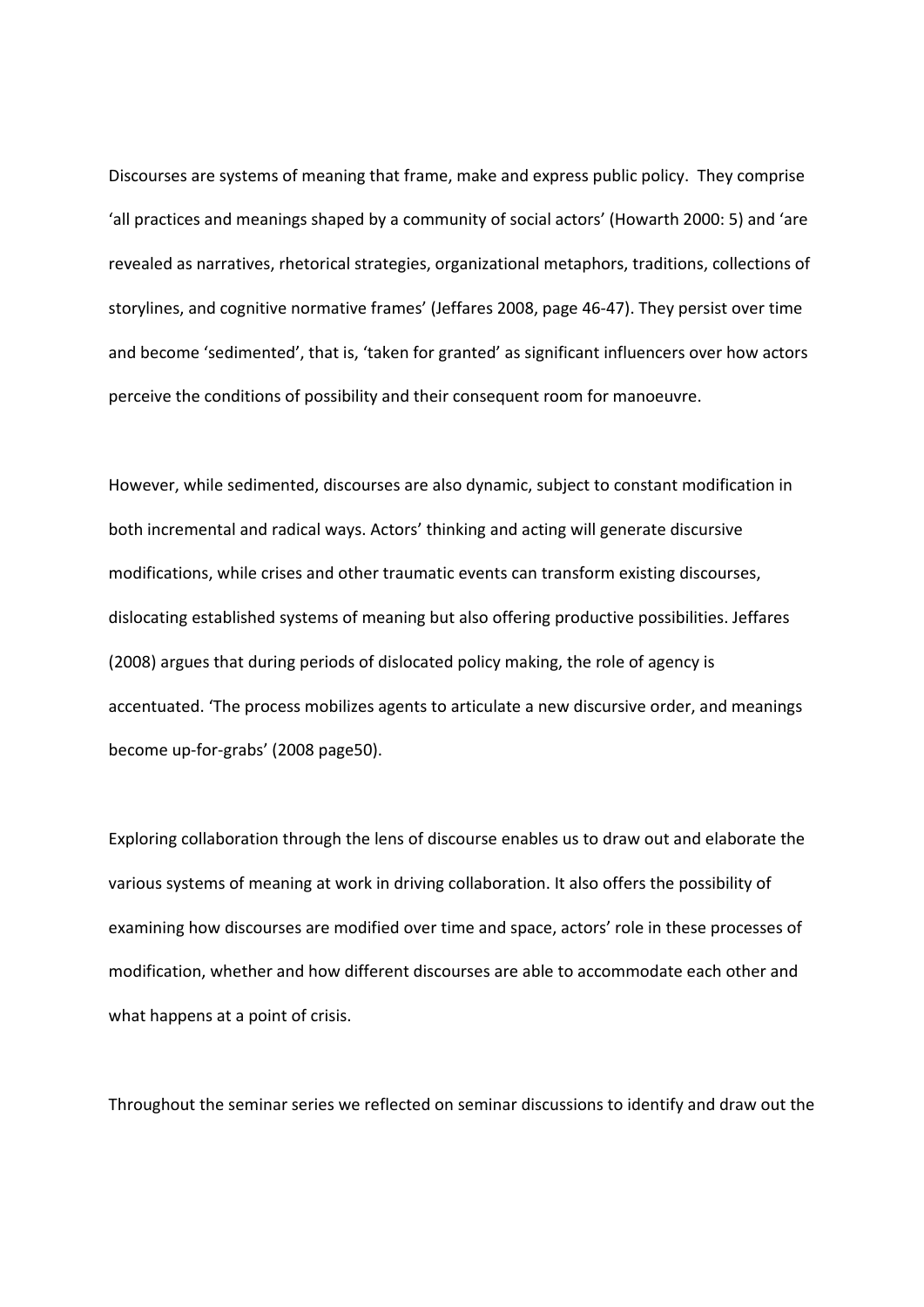different collaborative discourses at work. These discussions were rarely conducted in the language of discourse but rather focused on the ideas, drivers, motivations and contexts for collaborative action that underpinned the position participants were taking on collaboration, the research they were engaged in or the policy and practice they were presenting. These discussions were checked against our ongoing critical review of the literature on intra and inter‐ sectoral collaboration (see for example Sullivan 2010). Through this process we identified four main discourses informing the research and practice of academics, policy makers and practitioners involved in collaboration. These can be described as: efficiency, effectiveness, responsiveness and cultural performance. They are analytically distinct and co‐existent, though the differences between the four discourses mean that one or more will dominate in any given context. It is important to emphasise that these discourses were not necessarily 'owned' and promoted by one or other group. Rather they emerged from our conversations with seminar participants informed by our ongoing literature review. At the end of the series the emergent discourses were tested out and refined in discussion with our core advisory group of academics and practitioners.

The 'efficiency discourse' endorses collaboration as a way of making the most efficient use of resources, through intra‐sectoral alliances and joint ventures, improved supply‐chain management, cross‐sectoral public‐ private partnerships and other forms of contracting out involving different combinations of public, private or third sector providers. The 'efficiency discourse' is an underpinning element of neoliberal strategies and practices that re‐create national and local states by deregulating capital, financial and labour markets and emphasising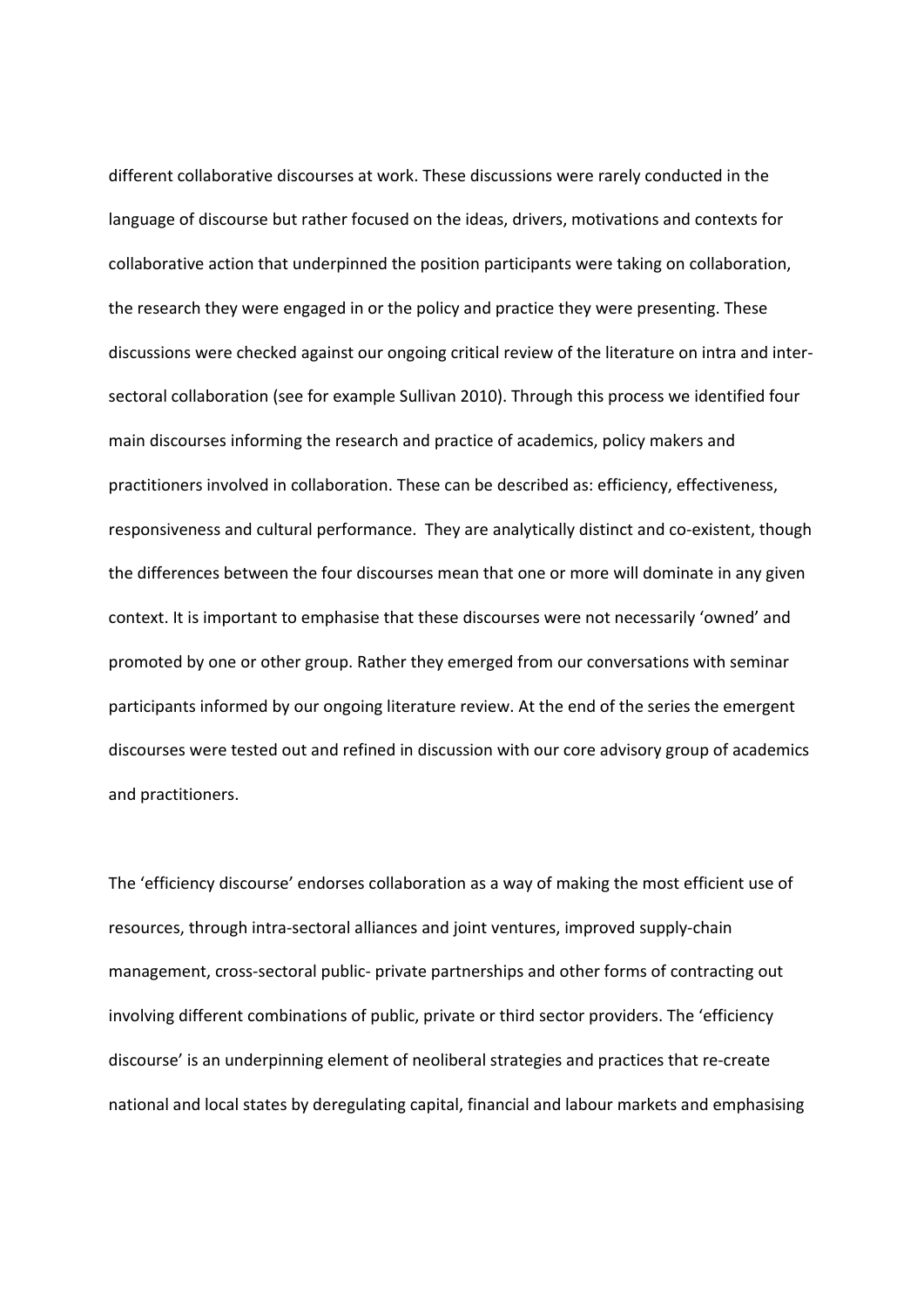local policies of entrepreneurialism, resource constraint and marketization and the practices of New Public Management (Leitner et al 2007). A key innovation is the introduction and normalisation of public‐private partnerships as a conduit for policy and service delivery. These developments have not necessarily reduced the role of the state, but they have reshaped it by limiting the influence of representative government and focusing on executive rather than representative functions amongst local politicians (Harvey 2005). At the same time the discourse promotes the role of public managers and external experts from the private and third sectors in elite institutions including partnerships and networks (Geddes and Sullivan 2011).

The 'effectiveness discourse' promotes collaboration as a way of dealing with contemporary societal concerns including: the emergence of complex policy challenges or 'wicked issues' (Rittel and Webber 1974), rising public expectations about service quality and responsiveness, and increasing public disaffection with government and its capacity to act (Barnes et al 2007). These conditions challenge governments' ability to govern through conventional means, requiring the adoption of new tools and techniques and the engagement of a wide range of stakeholders within and beyond the state to eliminate duplication and secure better co‐ ordination between people and organisations (Agranoff and McGuire 2003). Governing through a network of interdependent, trusting actors who share expertise, knowledge and resources is argued to be more appropriate to public policy challenges, than governing through hierarchies or markets (Kickert et al 1997). Considerable effort and skill is needed to build and maintain these collaborative relationships. In public policy collaborations this work is done by key public officials, usually managers, identified as 'network or process managers' (Koppenjan and Klijn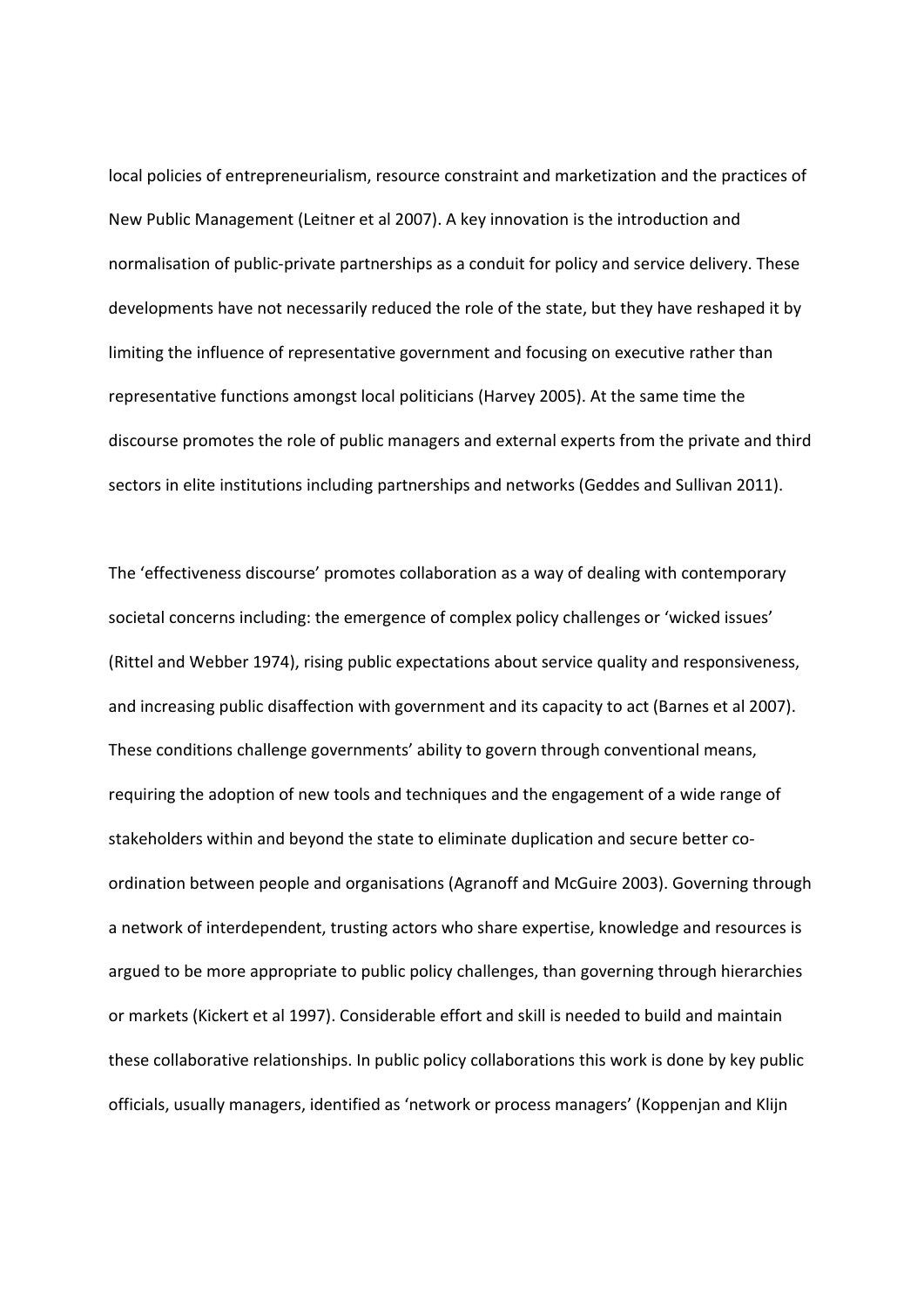2004) or 'boundary spanners' (Marchington et al 2005; Williams 2002). In the private sector the 'effectiveness discourse' is associated with innovation and developing new products or services to meet or create consumer demand. Networks are key and the work to develop and support them is often undertaken by dedicated 'alliance managers'. The effectiveness discourse has strong support from public service managers and professionals directly concerned with delivery and impact, although the increasingly complex web of performance management frameworks and regimes necessitated by network forms of governance make transparency and accountability more difficult to secure (Sullivan 2003).

The 'responsiveness discourse' identifies collaboration as a way of improving interactions between citizens, consumers, service users and providers in the design and delivery of services. Users and citizens are defined as active agents in the delivery of public services, taking on more responsibility for their own well being partly through institutions and practices of 'cogovernance' (Newman 2005). Likewise in the private sector consumers may be actively engaged in the co-production of their services, from the day to day work of on-line banking to 'one off' product innovation engagement. Co‐production and co‐governance may be enacted through collaborative arrangements created either by the state/private sector or by citizens and consumers themselves operating outside of established systems and structures. Public officials – elected and appointed – work to provide support for co‐governance by engaging in empowerment activities, opening up decision making institutions to citizen/user influence, and ensuring that the voices of marginalised citizens and users are represented (Barnes et al 2007). Third sector interests champion the 'responsiveness discourse' although they acknowledge the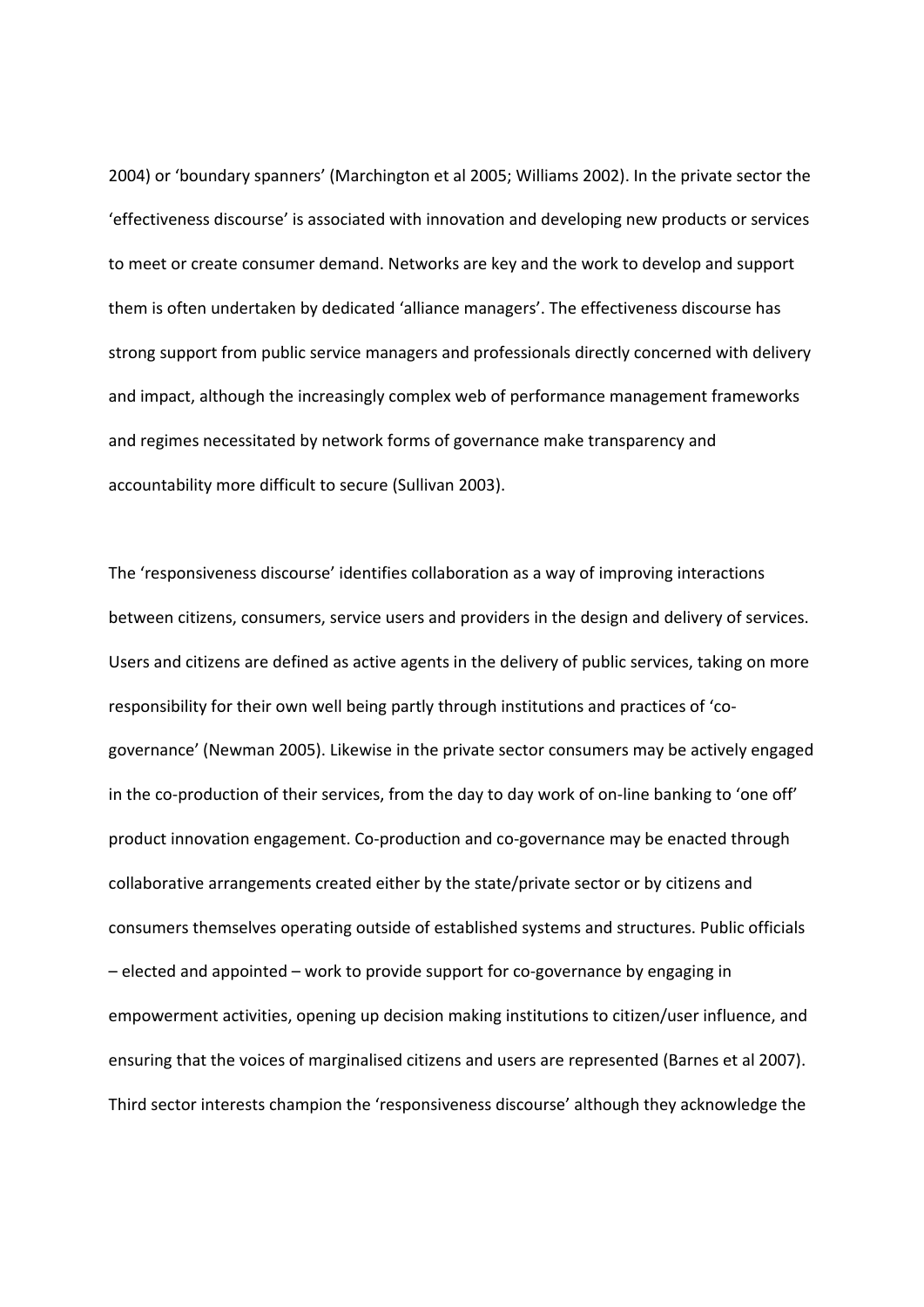continued influence of dominant power relationships on collaborative institutions and outcomes (Taylor 2002).

A fourth discourse driving collaboration – the 'cultural performance discourse' – is the most underrepresented in the literature, although it emerged during seminar discussions about why collaboration retained its appeal despite all the attendant difficulties in practice. The 'cultural performance discourse' challenges the instrumental view of collaboration for achieving positive outcomes for citizens and/or users/consumers. Drawing on Performance Studies literature McKenzie (2001) identifies cultural performance as an expression of staged or ritualised representations or enactments of particular social and cultural traditions. Performances may be transformative or transgressive, encouraging and securing conformance to a set of traditions and values or promoting subversion of those same traditions and values in pursuit of others. Actors engage in performative acts as a way of confirming their allegiance to a set of values and norms. Decisions to collaborate are then complex, driven by motivations that are not rational but reflective of particular values or meanings that are attached to collaboration. The 'cultural performance discourse' is equally applicable to collaborative practices in the public, private and third sectors. It encourages us to examine what political, personal or professional satisfaction actors gain from engaging in collaboration and to consider the implications of this for existing organisational or institutional practices and the future role of collaboration (Dickinson and Sullivan forthcoming).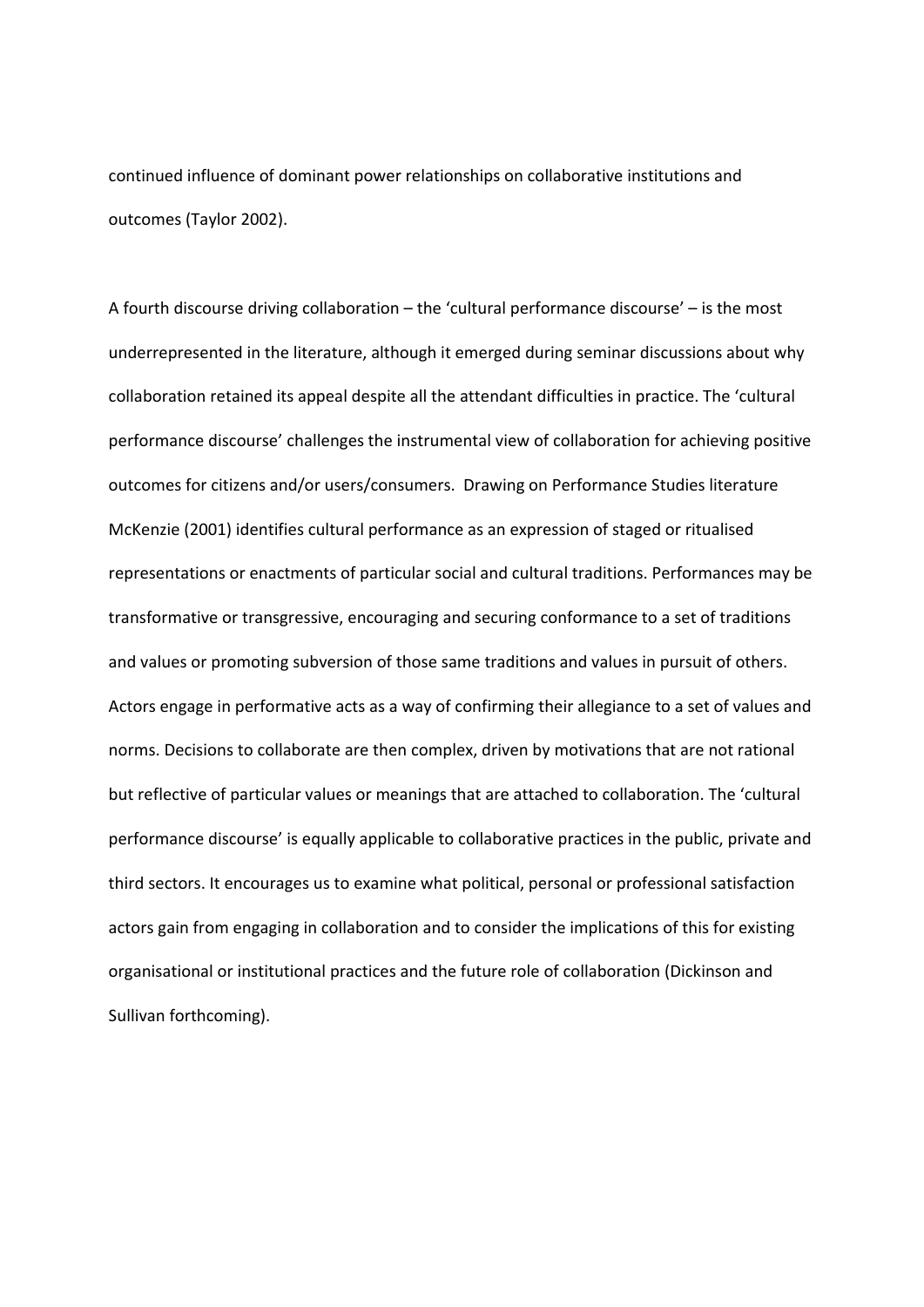The remainder of this article considers the impact of the ongoing economic crisis on these collaborative discourses and potential collaborative action. It does so by making use of boundary object theory, which provides an analytical framework for discourses and their constituent elements and offers new insights into collaborative practices.

### **BOUNDARY OBJECT THEORY AND COLLABORATION**

Boundary object theory offers a useful analytical framework to explore collaborative discourses and their impact and implications for the future. This theory has not previously been used for this purpose and indeed is under‐utilised in contemporary accounts of UK collaboration (Sullivan and Williams 2012). Its potential for our purposes rests with its focus on the role and function of particular objects in settings where multiple stakeholders with various interests need to be able to work together. This focus on 'objects' can generate new insights into collaboration that enhance our understanding.

According to Star and Griesemer (1989) boundary objects are those that occupy several intersecting worlds; are flexible enough to be interpreted in different ways in these worlds, whilst at the same time robust enough to preserve a common identity and coherence across them. Actors need to be able to translate their meaning so that boundary objects can be credible within and across social worlds, whether at a global level encompassing national governments and stakeholders such as charities or multinational firms operating in PFI markets, or at a more local level of the parties to a particular collaborative endeavour. As meanings are dynamic actors need to engage in constant negotiation (Star and Griesemer, 1989). Boundary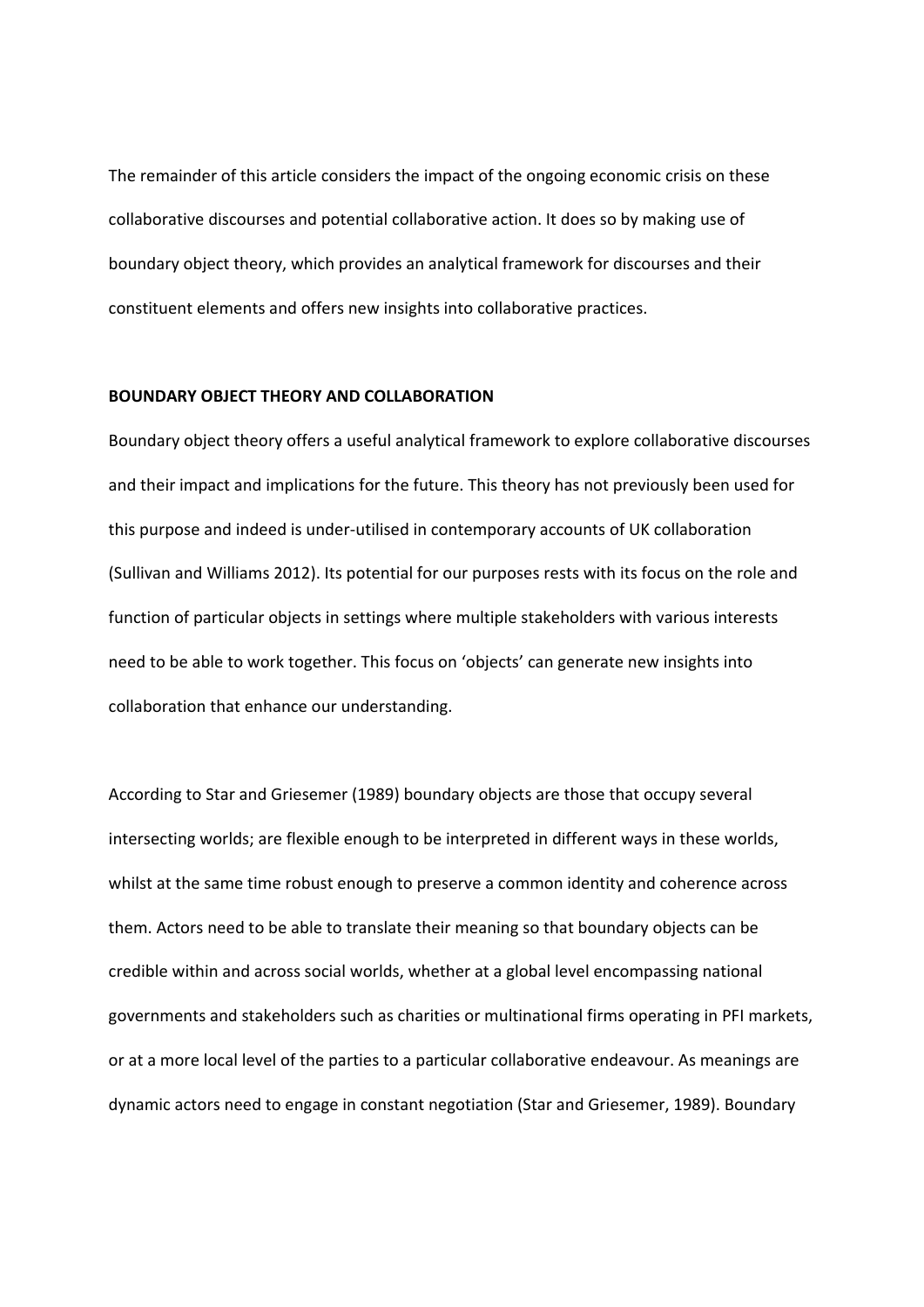objects can also serve as a resource to form social identities, to enable actors from diverse worlds to create a distinct identity that binds them together in support of an ideal or outcome, for example between different sectors.

Boundary objects may take a variety of forms depending on the context. They may be both tangible e.g. buildings, reports, processes and systems, and intangible e.g. narratives, concepts, theories and common ideologies (Thomas and Hardy 2007). In the context of collaboration tangible boundary objects may include shared facilities that house staff from different organisations engaged in a joint project, or shared information technology systems. Intangible objects may include ideas such as 'integration' or narratives such as 'personalised care', that each attempt to foster new ways of working amongst diverse professional groups.

Star and Griesemer's original formulation identifies boundary objects as productive and synthetic, functioning as 'anchors and bridges'. Critics argue that boundary objects may also act as 'barricades and mazes' generating conflict and reinforcing boundaries and existing power relations by protecting or privileging different interests' frames of reference or occupational positions rather than creating new shared understandings (Oswick and Robertson 2009). Boundary objects are not inherently apolitical or inert, and may function in mediating or performative ways. There is a strong connection between interests and objects (Kimble et al 2010), with outcomes determined by negotiations, contested interactions and power relationships (Thomas and Hardy 2007) within a wider set of interacting influences (Barrett and Oborn 2010).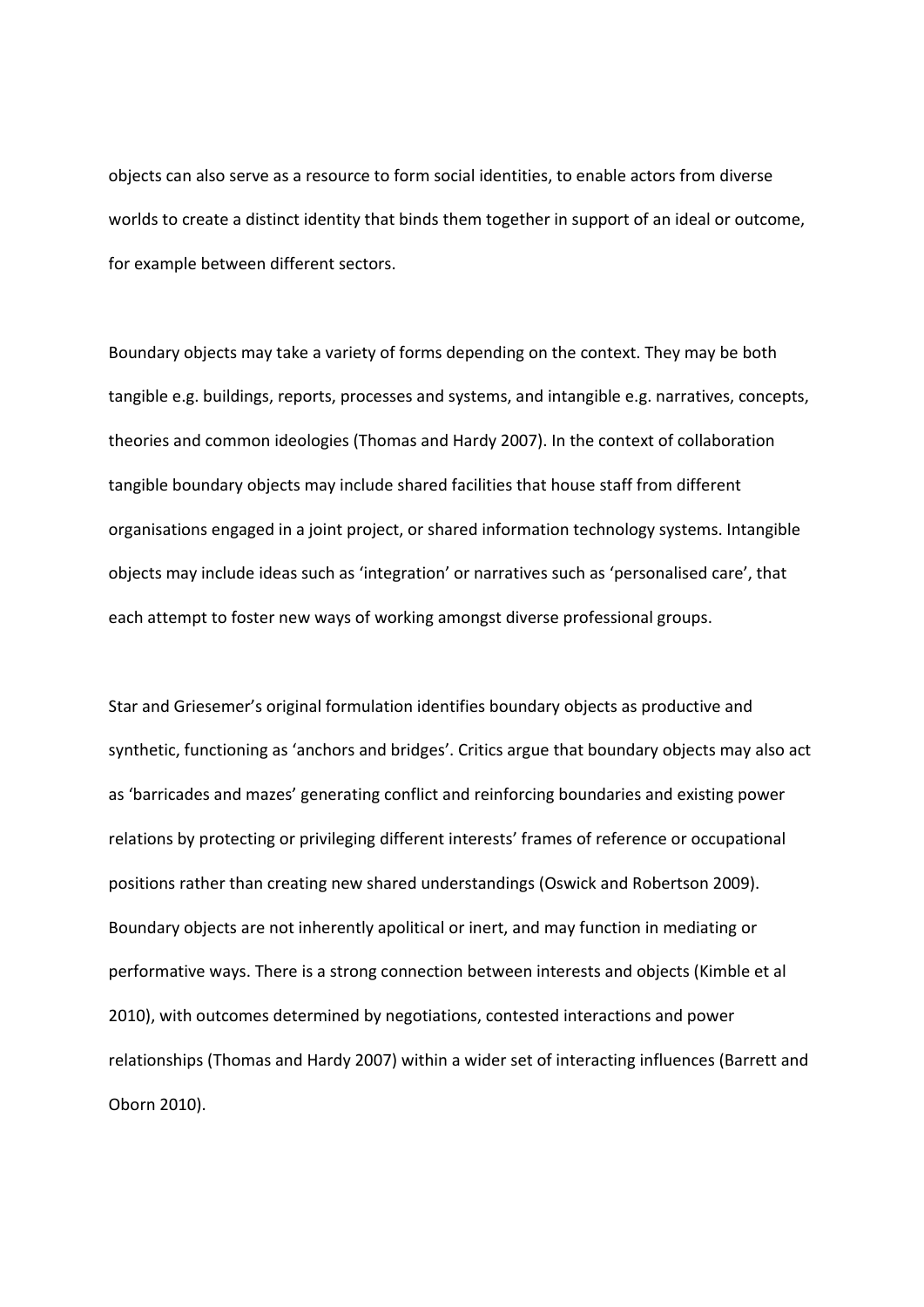In what follows we draw on boundary object theory in two ways. We explore collaborative discourses as 'boundary objects' that 'sit in the middle' of a number of distinct social worlds while enabling 'shared content' to be developed (Star and Griesemer, 1989). Here collaborative discourses function as 'boundary object infrastructure' (Bowker and Star, 1999) shaping the nature and course of collaboration. We also identify specific boundary objects at work within collaborative discourses. These may include physical artefacts, new structures, knowledge and practices, reshaped organisations, government legislation and policy instruments and actors performing roles as leaders and brokers. We examine the interests that are attached to, and sponsor boundary objects, and the extent to which boundary objects offer conceptual and/or practical coherence across intersecting interests – sectoral, policy and disciplinary – the extent to which they function as 'anchors and bridges' or 'barricades and mazes'.

### **COLLABORATIVE FUTURES**

Earlier in this article we pointed to the role of crisis and trauma in transforming discourses, destabilising established systems of meaning and opening up the possibility for new meanings to emerge. The global financial crisis and the period of economic austerity following it created the conditions for discursive displacement and realignment in relation to the four identified discourses of collaboration. Given the ongoing debates about the strength of the evidence base for collaboration (in terms of efficiency, effectiveness and/or responsiveness) one plausible option is the emergence of an 'anti‐collaboration' discourse, which redefines collaborative action as costly in terms of resource use, problematic for workers and team‐working, risking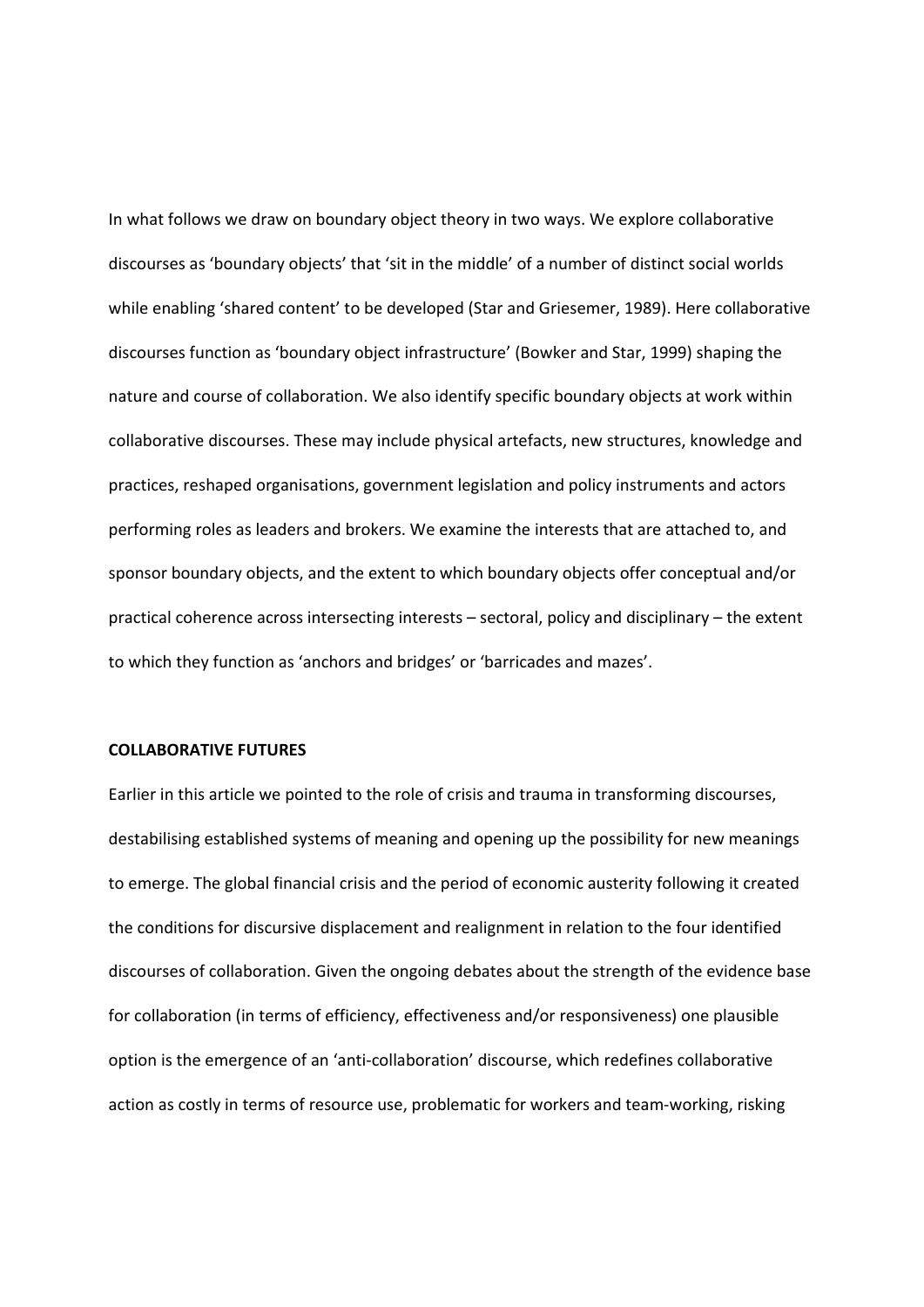reputational and intellectual capital, unable to achieve the outcomes set for it, and insufficiently amenable to customer or citizen views. This 'anti‐collaboration' discourse could find purchase in public services where evidence about the efficiency, effectiveness and responsiveness of collaboration is very contested.

To date an 'anti‐collaboration' discourse is not evident in public policy towards public services. Rather the emphasis on collaboration remains strong albeit with important differences in discursive content in England, Scotland and Wales. Why this might be and what the dominant discourses are in these different territories is explored below with particular reference to the role of key agents in mobilising and articulating new discursive orders (following Jeffares 2008) that function as boundary object infrastructure.

The UK Coalition 'Programme for Government' published in May 2010 (HMG 2010) foregrounds the idea of partnership and makes much use of the language of collaboration in the text, and in terms of its intentions. The 'Programme for Government' proposes the opening up of public services to a wide range of potential providers: private sector (independent), employee co-ops, community orgs, parents etc, generating a similarly broad (and potentially conflicting) range of agents and audiences as that under New Labour – through the creation of new markets for private and third sector provision, and the evolution of new kinds of mutual organisations and mechanisms involving users and beneficiaries of services.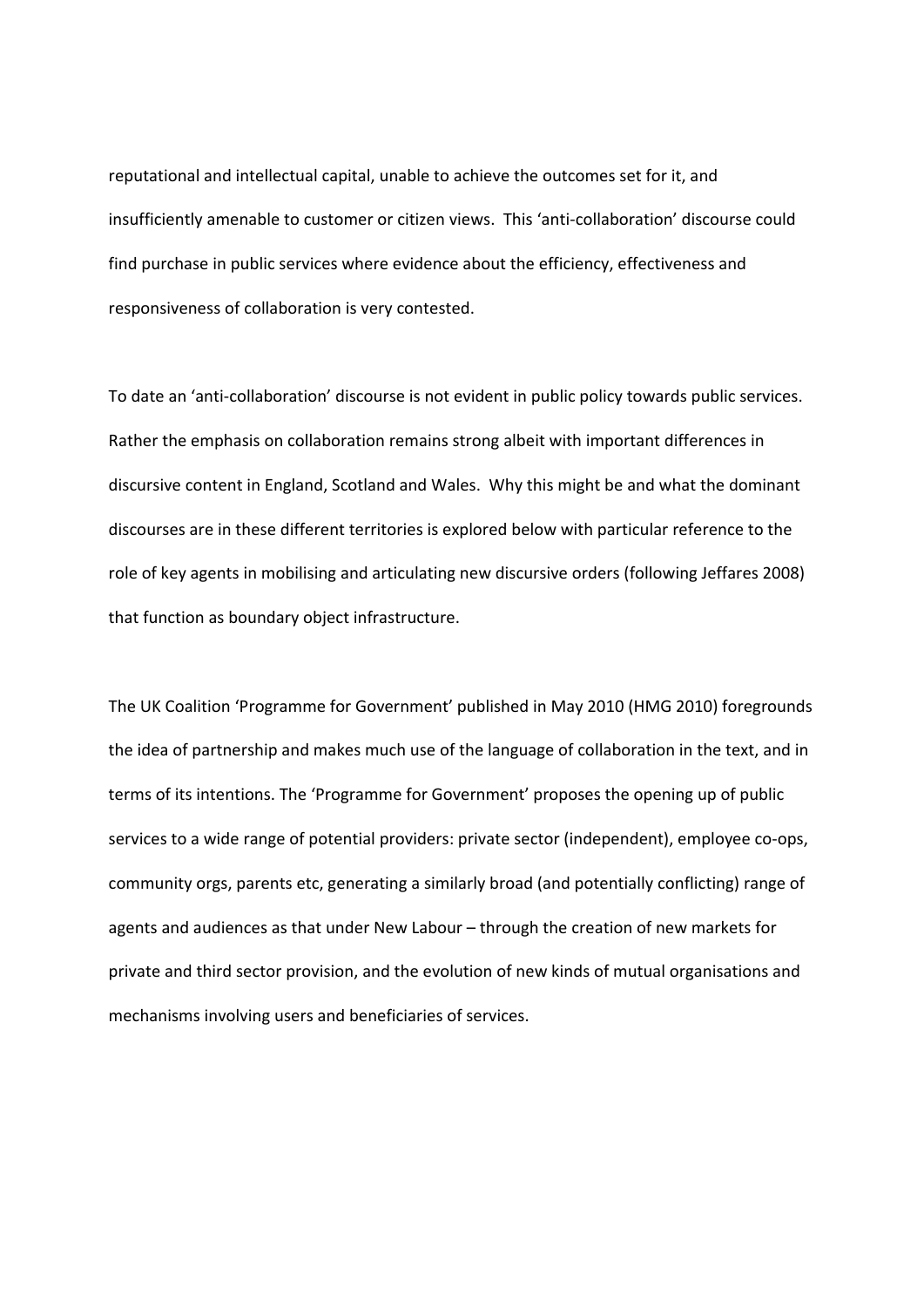Integral to the 'Programme for Government' is the promise of a 'new politics' appropriate to a more rational and less adversarial sensibility apparently detected in the public mood. This 'new politics' is associated with the valorisation of consensus and an 'end to easy right and left distinctions', which Sullivan (2010) argues is articulated as a new discourse of collaboration as governance,

'[u]nlike under New Labour when collaboration was identified by some as a refuge from party politics and reconstituted as an anti‐political institution in which 'experts' could deliberate unencumbered by politicians and their manifestos, under the Coalition, collaboration is represented as a way of working that is **'**beyond politics altogether' an expression of a lately voiced public will to govern differently. It combines the 'new politics' promise of rational deliberation with the 'new common sense' consensus about the nature of the problem to be solved (the deficit) and the means of solving it (public spending cuts, greater involvement of independent providers and more self-reliance) – articulated through apparently collective appeals – 'we are all in this together' and offers a particular (albeit one sided) vision of collaboration as the ultimate expression of governing in a post‐political world' (Sullivan 2010 page 16).

This 'common sense' (used in the Gramscian sense to denote culturally constructed consent) suggests that 'the public' is unconcerned about who delivers public services, provided they are delivered to a good standard and at reasonable cost. This view is supported implicitly and explicitly in public service professional journals where key figures including leaders of councils, directors of public bodies and consultants describe how they have made use of new kinds of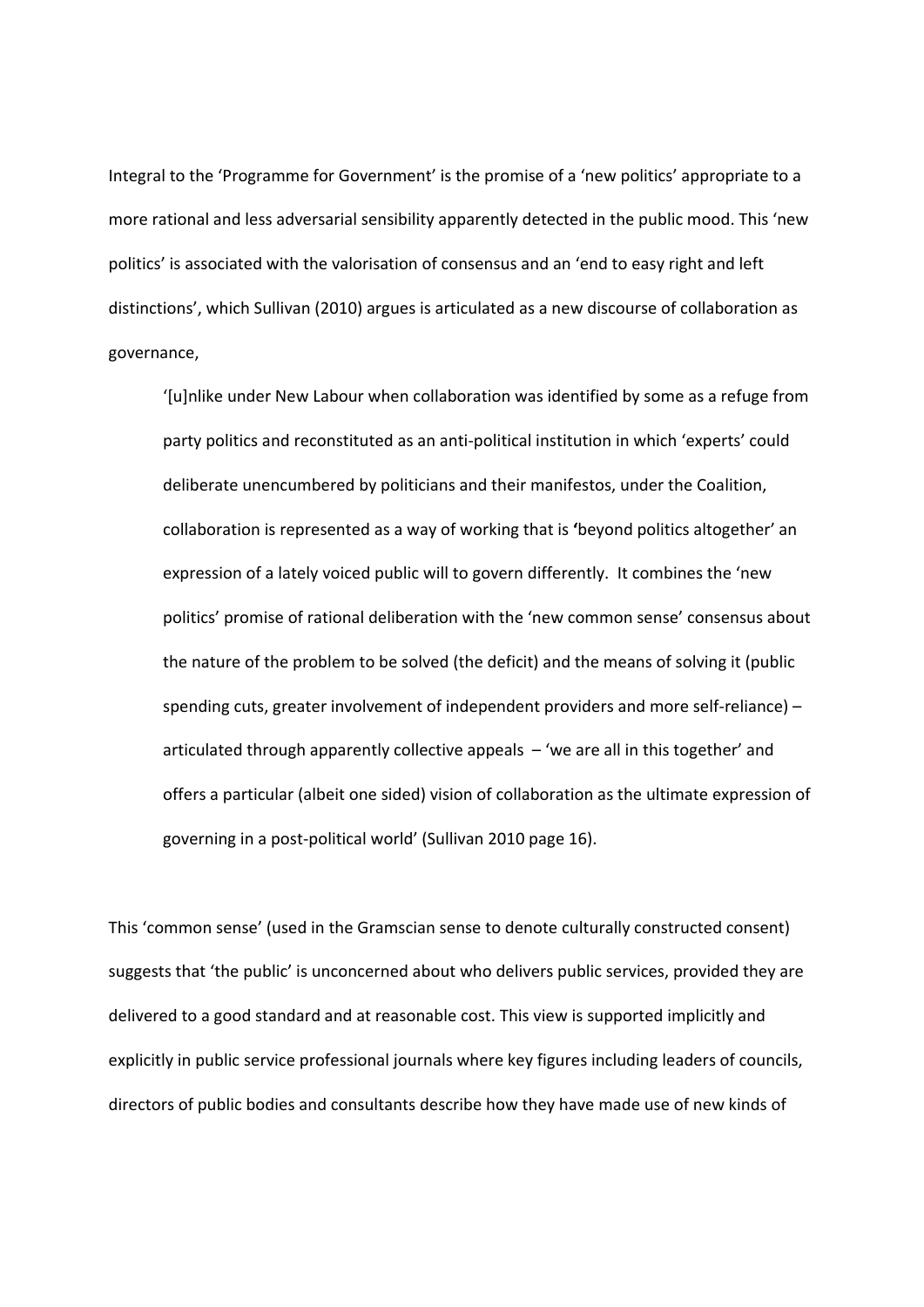collaborative arrangements with private and third sector bodies to save money and improve services. These experiences are increasingly reported uncritically with collaboration characterised as a neutral instrument absent of values. However, these collaborative practices necessitate the destabilising of organisational structures, reducing the pay and conditions of existing workers, and limiting the provision of services to citizens – especially those at the margins of society (Marchington, Hadjivassiliou, Martin and Cox 2011).

This discourse of 'collaboration as governance' combines and adapts expectations of efficiency, effectiveness and responsiveness in a boundary object infrastructure designed to appeal to a broad range of local and global stakeholders and their distinct social worlds. The efficiency discourse is amended to emphasise financial prudence, exemplified in the deficit reducing government budget strategies of the UK Coalition. This has implications for collaborative instruments such as Public Private Partnerships and the Private Finance Initiative and it highlights the ongoing debate about the extent to which these instruments offer value for money and represent the best use of public funds (Hellowell and Vecchi 2012). Contracts re‐ emerge as prominent boundary objects serving to regulate partnership relationships between public and private actors.

The effectiveness discourse is recast to focus on organisational reconfigurations. This means emphasising strategies such as shared services, joint appointments, merged departments and joint commissioning. The model of integration functions as an important boundary object as it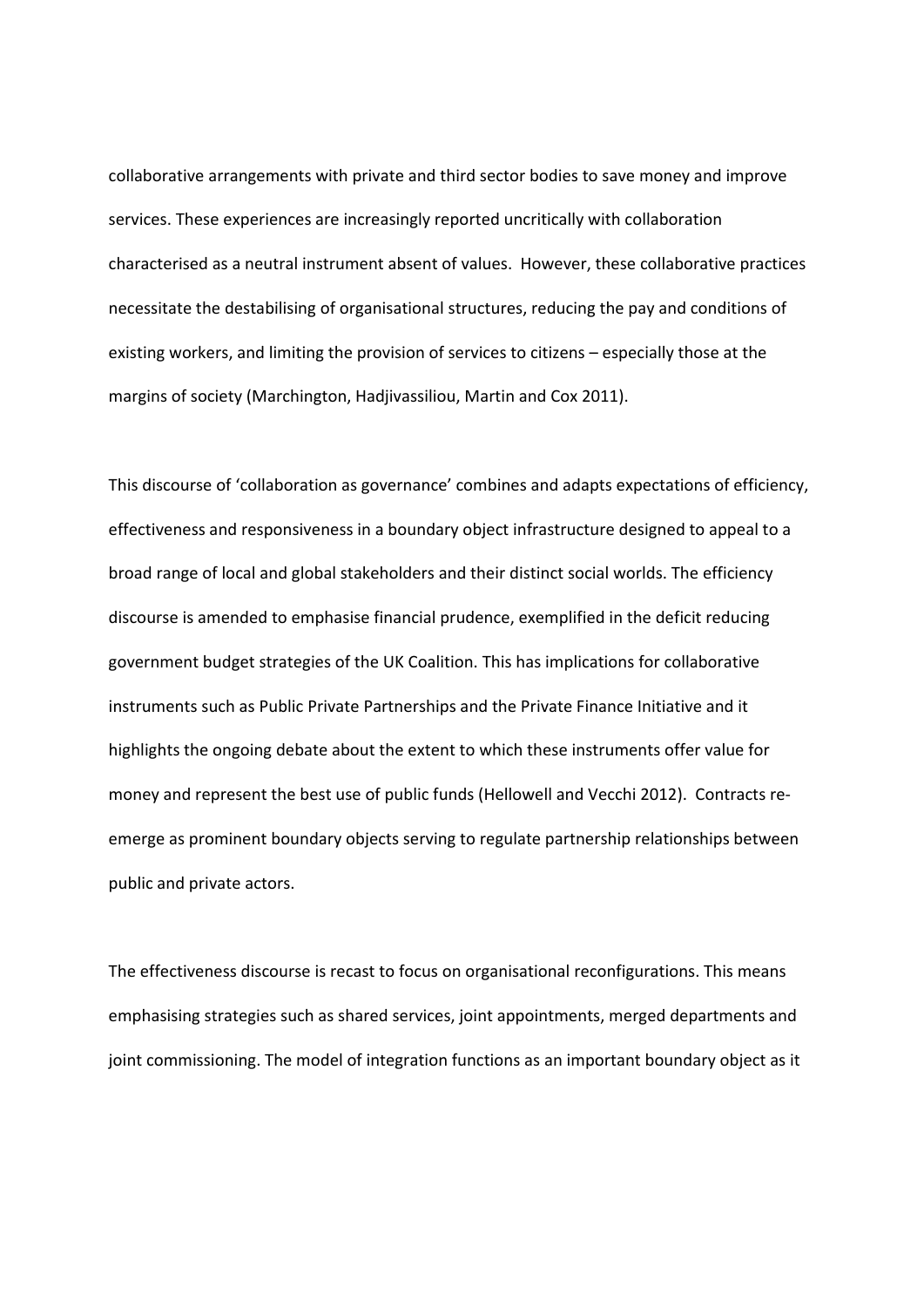appeals to a collective ambition for improved service outcomes, but does so in different ways to different professional, practitioner and user groups (Sullivan and Williams, 2012).

The responsiveness discourse is re‐orientated to emphasise how citizens and users can contribute to their own well-being. This may be expressed in relational terms e.g. co-production with professionals, or it may highlight the values of citizen or user‐led action. The idea of the 'Big Society' is the key boundary object, promoting the role of the innovative citizen and empowered professional in place of the state.

In the 'collaboration as governance' discourse efficiency dominates and influences how effectiveness and responsiveness are constituted. This reflects the significance afforded to the private sector in the consultations over the development of the Coalition's 'Programme for Government' coupled with the Coalition's stated preference for greater involvement of private sector actors in public service delivery, for reasons of cost saving and because of the assumption that the commercial orientation of the private sector will generate creativity and innovation in product and service design advocated by some for re-engineering public services in the UK.

The dominance of efficiency is also felt in terms of leadership for collaboration, with a shift from a facilitative, empowering and distributed approach (Sullivan et al 2012), to one that is less expansive and more concentrated on the boundaries of professional hierarchies, individual performance management regimes and narrow forms of accountability.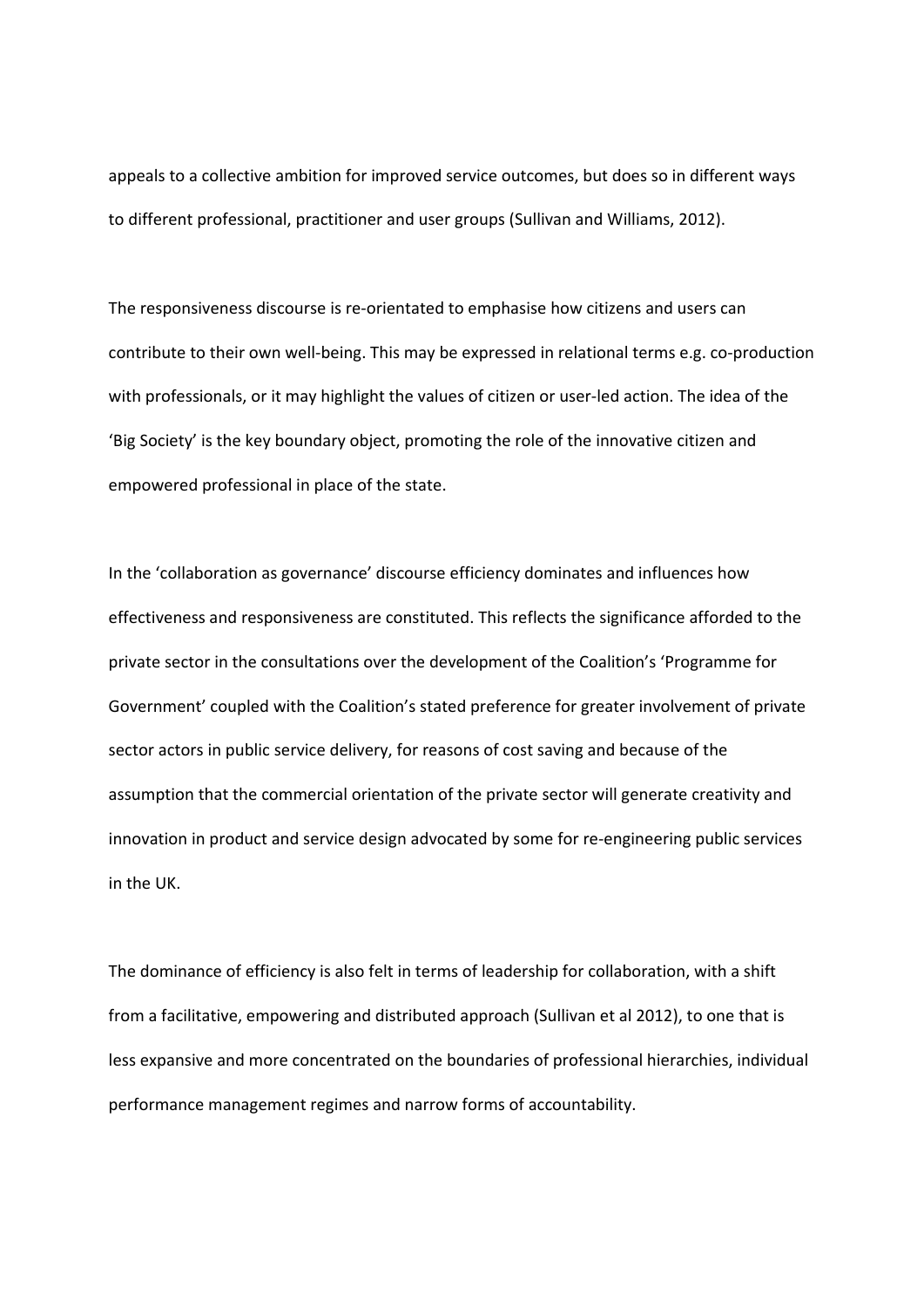By contrast in Scotland and Wales the efficiency, effectiveness and responsiveness discourses remain more distinct. In Scotland the Christie Commission Report (2011) outlined a new approach for public services in Scotland that emphasised collaboration as a means of improving effectiveness and responsiveness and ultimately outcomes for communities. In Wales, which has less financial independence than Scotland, there is perhaps more limited scope to resist a new dominant discourse. However to date Wales policy for public services continues to function within the discourses of effectiveness and responsiveness, though recent statements by ministers in the Welsh Government about the need to merge local public service providers offer some indication of a discursive shift (Sargeant 2012).

The discursive distinctions between England, Scotland and Wales also illuminate the contribution of the 'cultural performance' discourse. If, as we argued in the previous section, cultural performance communicates social values and norms through collaboration, then the discursive realignments we suggest above offer some insights into what and how collaboration will mean in these distinct national contexts. Cultural performance also offers a way of understanding collaboration's capacity to both mediate and constitute social values and norms through the performative acts of different agents. As cultural performance can be an expression of transgression as well as support then it may also be possible to find and examine alternative expressions of collaboration as cultural performance that is collaboration used as a way of expressing alternative norms and values to those proposed by the Coalition in England for example.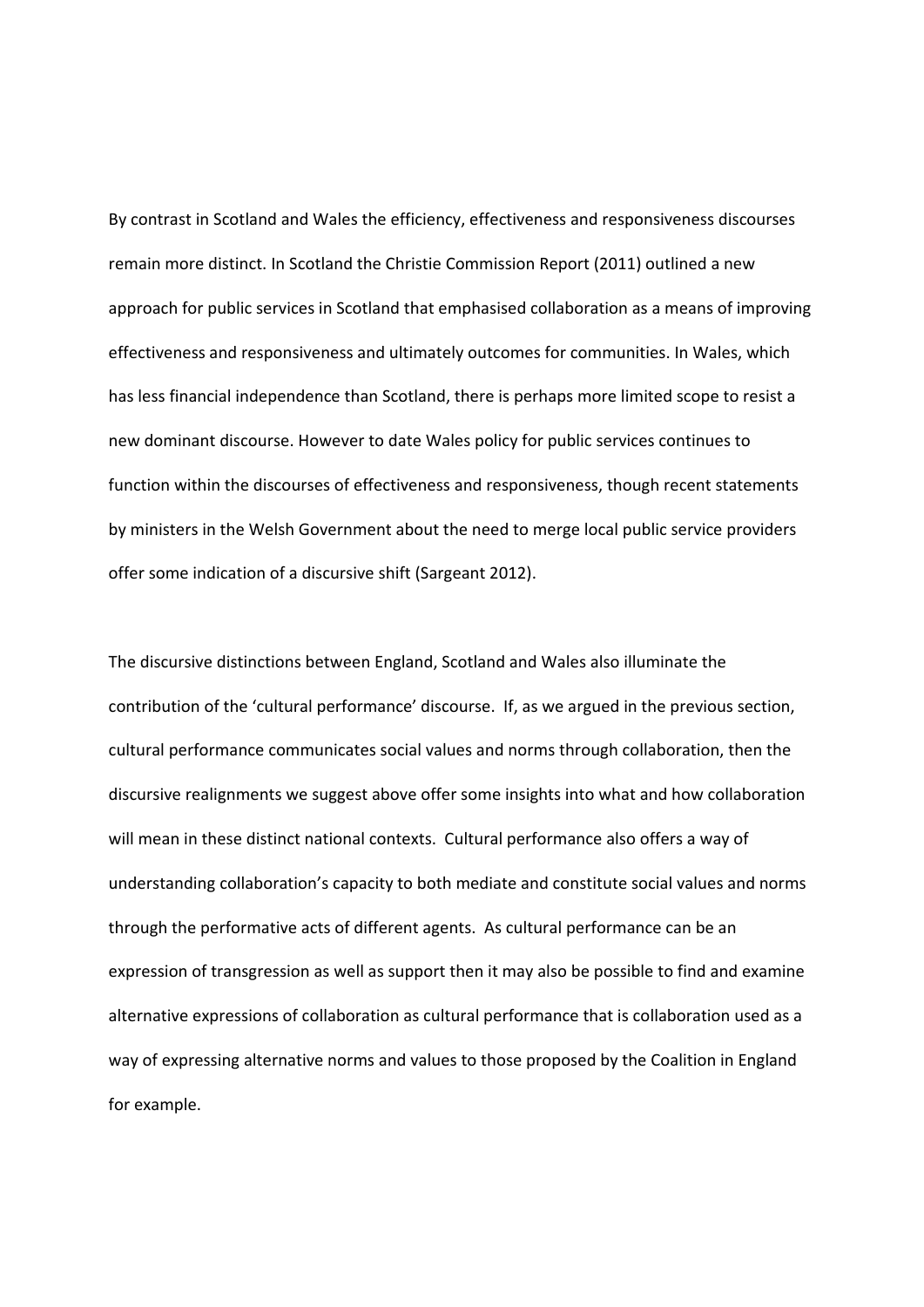This discussion also highlights the different analytical function performed by the 'cultural performance' discourse. Unlike the discourses of efficiency, effectiveness and responsiveness that comprise a set of values, institutions and instruments linked to the achievement of improved outcomes through collaboration, the cultural performance discourse illuminates the prevailing norms and values of key actors and institutions in pursuit of a particular objective, whatever it may be and however disconnected it may appear from the content of collaboration.

## **CONCLUSION**

This paper offers new insights into collaboration in the UK. It highlights the contribution of discourses to constitute the potential and limits of collaborative action and offers a framework for thinking about the impact of austerity on discourses and on future collaborative options. In addition its use of boundary object theory enables the examination of discourses holistically and through the workings of component boundary objects. In this concluding section we consider some of the key lessons of the seminar series and this article for future research and practice in collaboration.

Exploring collaboration through discourses provides an opportunity to engage with theory in a rather different way. What became evident to us is the importance of understanding the contextual roots of different theoretical contributions as these can reveal a great deal about the utility of the theory in different contexts. For example discourses of effectiveness owe a great deal to the Dutch school of collaboration (network) theorists, such as Kickert et al (1997), while discourses of responsiveness are informed by the work of Danish scholars including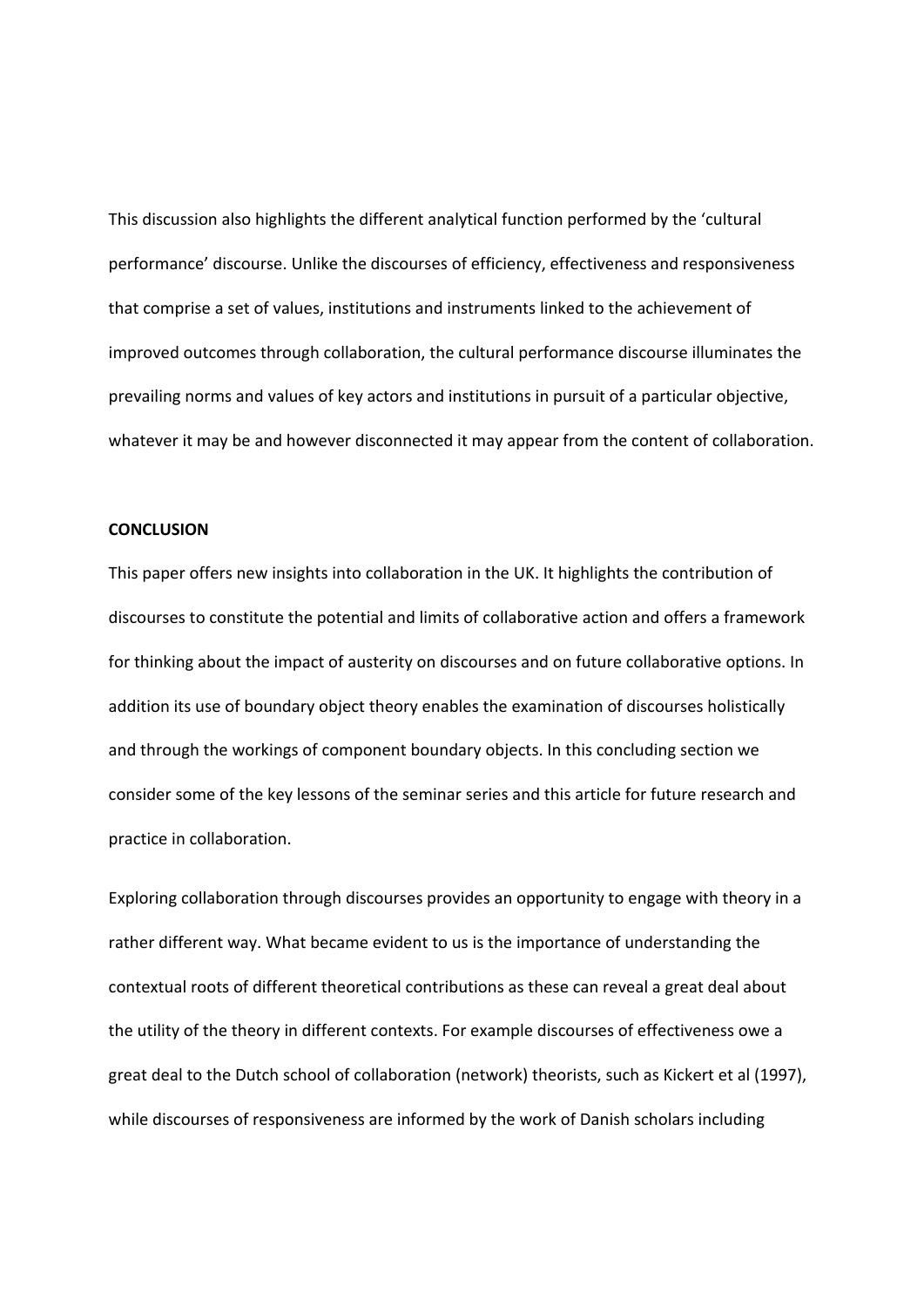Sorenson and Torfing (2008) on network governance. In both cases the theoretical insights are helpful but it is important to note that Dutch scholarship is informed by the experience of coalition governing and the necessity for collaboration to address significant societal challenges particularly in relation to natural resources. In similar vein Danish scholars are informed by a tradition of governing that is highly participative and which valorises consensus. By contrast the UK is (still) a largely adversarial system and one in which collaboration has been deployed in pursuit of ideological ambitions, influenced primarily by neoliberalism and new public management. All this suggests that future theoretical work on collaboration needs to be more attentive to its contextual roots and to the implications of 'borrowing' theory from one context for use in another.

Given the uncertain evidence base collaboration research still needs to find a way to satisfy critics about its benefits and limits. Here too the focus on discourse is helpful as it offers a way of understanding the way in which different evaluation approaches appear to 'fit' with different kinds of collaboration. Through the lens of the four discourses discussed in this paper, the implications for any of the seminar series themes (leadership, governance, learning, innovation human resource management, and evaluation) reveal significant variation, and can help elucidate opportunities and constraints for sharing knowledge of collaboration across sectoral, geographical and disciplinary boundaries. For example, for theme of performance and evaluation, the efficiency discourse emphasises value for money and the achievement of key performance indicators, through the application of relatively simple instruments that offer a 'snapshot' assessment as well as more complex research methods that assess change over time. The effectiveness discourse, often associated with determining 'what works' in complex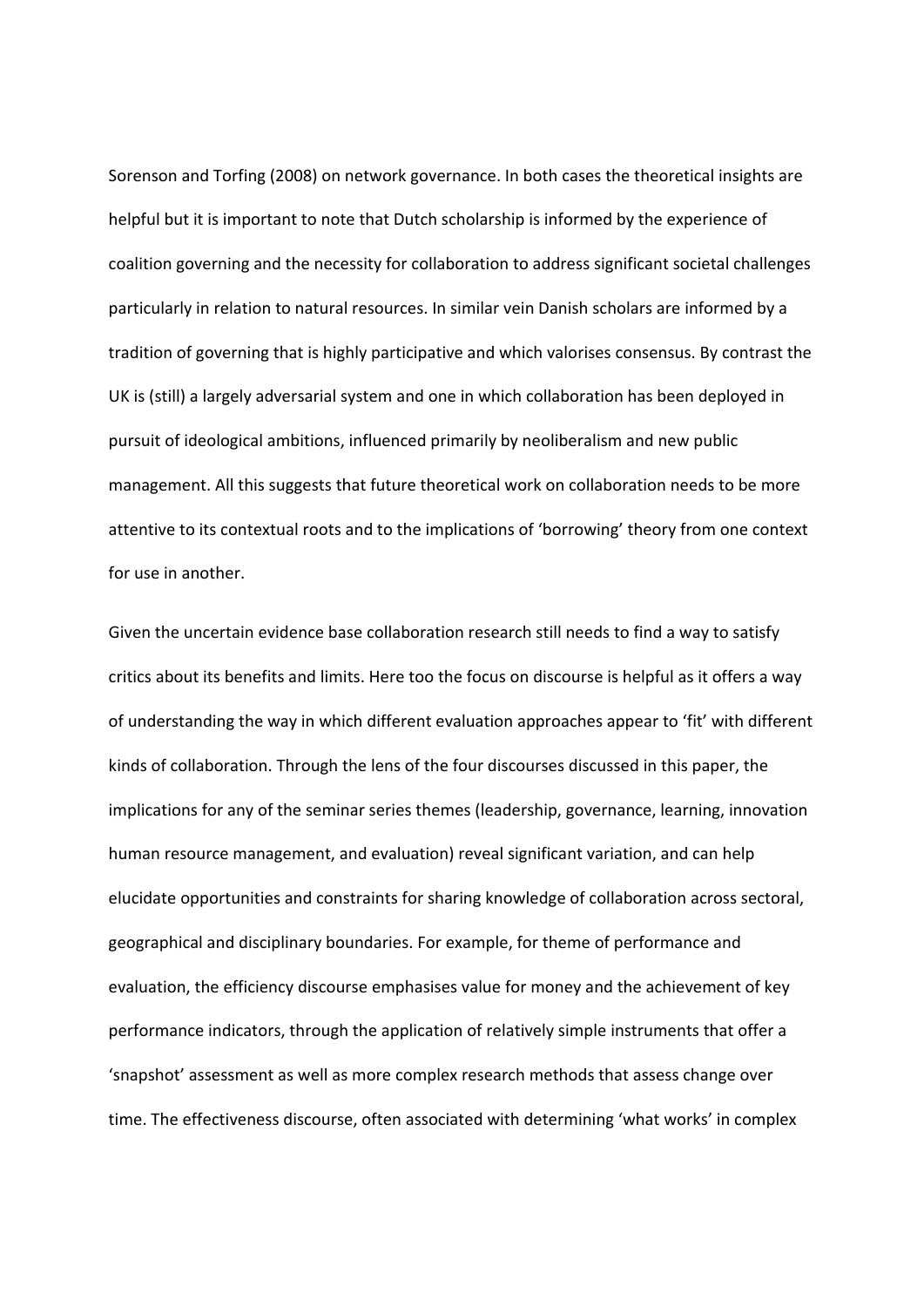policy contexts, appeals to more comprehensive evaluative frameworks based on theory‐based approaches. The responsiveness discourse highlights the importance of consumers/users and citizens as active agents in the process of determining what 'success' looks like in terms of collaborative performance, and how to evaluate it. By contrast the cultural performance discourse offers a critique of the emphasis on performance in assessment and evaluation, suggesting that performance is interpreted in a very narrow way through the achievement of tangible key performance indicators or outcomes but needs to be viewed more broadly, operating in a way that is in keeping with dominant values and norms. It also questions the dominance of 'performance' as the central focus of evaluation to the exclusion of other legitimate evaluation concerns such as formative assessment or process analysis.

Developments in governance also point to new directions for future research and collaborative practice. As it becomes increasingly difficult to govern in a way that does not take active account of the global/local dynamics so too those dynamics will be present in collaborative action, whether through the operation of global firms as public service providers, or through more interconnected global and national governance arrangements. Boundary objects are likely to be found at these different levels as Thomas and Hardy (2007) suggest, boundary objects are themselves 'nested' across different levels of artefacts, interactions and a wider decision making processes. It remains to be seen how these high‐level shifts in England and divergence in collaborative discourses across the UK will play out at local levels in the long term. And shifts and divergences mean (more or less overt) conflict and associated changes in related boundary objects across different levels and settings.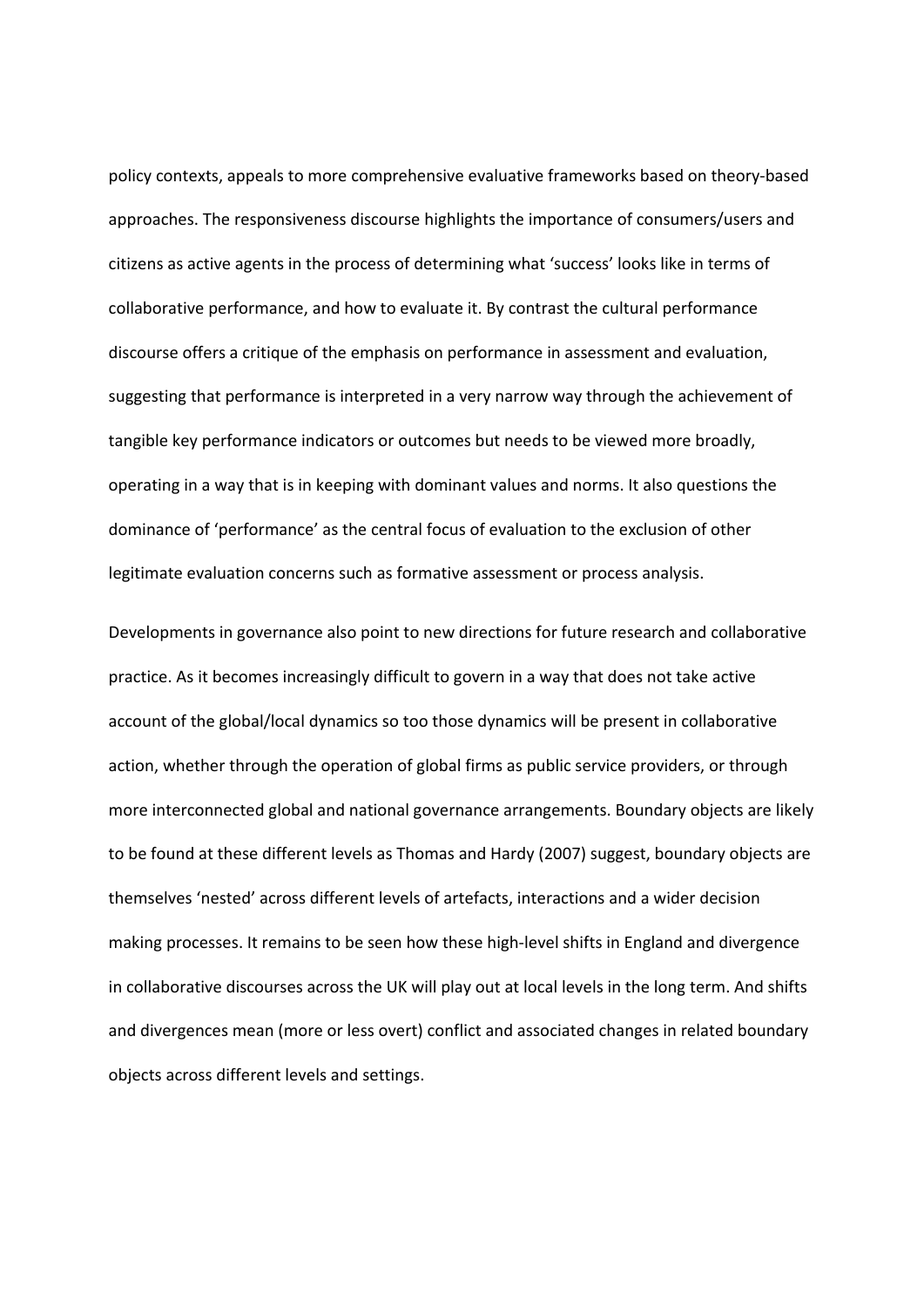It is also possible that collaborative research and practice will become further differentiated by the scale at which collaborations operate, e.g. megaprojects with their complex legal frameworks and often opaque accountability arrangements generate a particular kind of 'mega collaboration', while citizen led projects focused on 'co‐production' offer rather different collaborative challenges. Understanding the differences in collaborations of and at different scales and how each is informed by particular discourses of collaboration will be an important challenge for researchers and practitioners in the future.

The use of a boundary object analytical framework to explore the role, function, weight and dynamics of competing collaborative discourses has considerable research potential in the future both in terms of theory and for policy and practice. A future research agenda might productively focus on discourses, the interests sponsoring them and the associated system of power relationships. The challenges lend themselves to case study methodologies to accumulate evidence from different contexts and policy areas, longitudinal studies to reflect the dynamic nature of collaboration, and ethnographic perspectives to highlight cultural aspects and social group behaviours. The ultimate aim should be to generate a base of fine‐ grained, dynamic, embedded and politically imbued (Oswick and Robertson 2009) research to assist in the understanding and practice of collaboration which challenges the simple 'solutions' put forward by governments and management consultancies alike.

**Acknowledgements:** We are grateful to the ESRC for funding the seminar series. We would also like to acknowledge all those who contributed to the seminar series, especially Professor Chris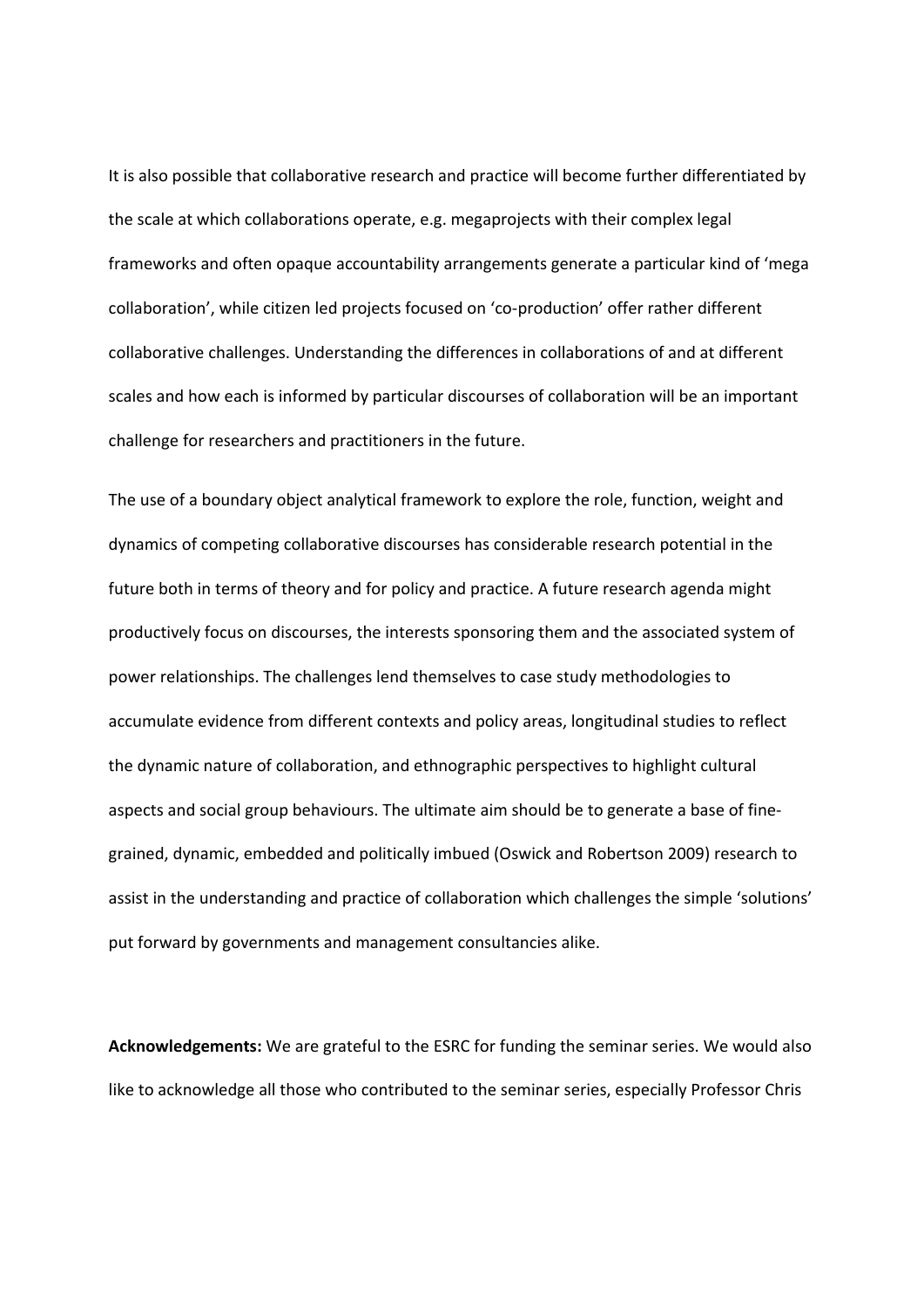Huxham, Co‐Investigator for this ESRC Seminar Series. We thank in particular Mark Wardman (Senior Advisor, Audit Commission) and Sian Harrop‐Griffiths (Cardiff and Vale University Health Board) who worked with us throughout the series and helped shape the material contained in this paper.

### **REFERENCES**

Agranoff, R. and McGuire, M. (2003) Collaborative Public Management: New Strategies for Local Government (Washington, D.C. Georgetown University Press)

Alcock, P. (2010) Partnership and Mainstreaming: Voluntary Action under New Labour, Third Sector Research Centre Working Paper No 32 (Birmingham, TSRC)

Arvidson, M. (2009) Impact and Evaluation in the Third Sector: Reviewing Literature and Exploring ideas, Third Sector Research Centre Working Paper No 27 (Birmingham, TSRC)

Barnes, M. Newman, J. and Sullivan, H. (2007) Power, Participation and Political Renewal: Case studies in public participation (Bristol, The Policy Press)

Barrett, M. and Oborn, E. (2010) Boundary object use in cross-cultural software development teams, Human Relations, Vol. 63 No. 8 pp 1199‐1221

Bowker, G. and Star, S.L. (1999) Sorting Things Out: Classification and Its Consequences, (Cambridge, Mass, MIT Press)

Child, J. Faulkner, D. and Tallman, S. (2005) Cooperative Strategy: Managing Alliances, Networks, and Joint Ventures (Oxford, Oxford University Press)

Dickinson, H. and Sullivan, H. Efficacy and Agency – How Collaborations Perform, Public Administration, forthcoming

Geddes and Sullivan (2011) Localities, Leadership and Neoliberalization: Conflicting Discourses, Competing Practices, Critical Policy Studies, Vol, 5. No, 4. pp.391‐413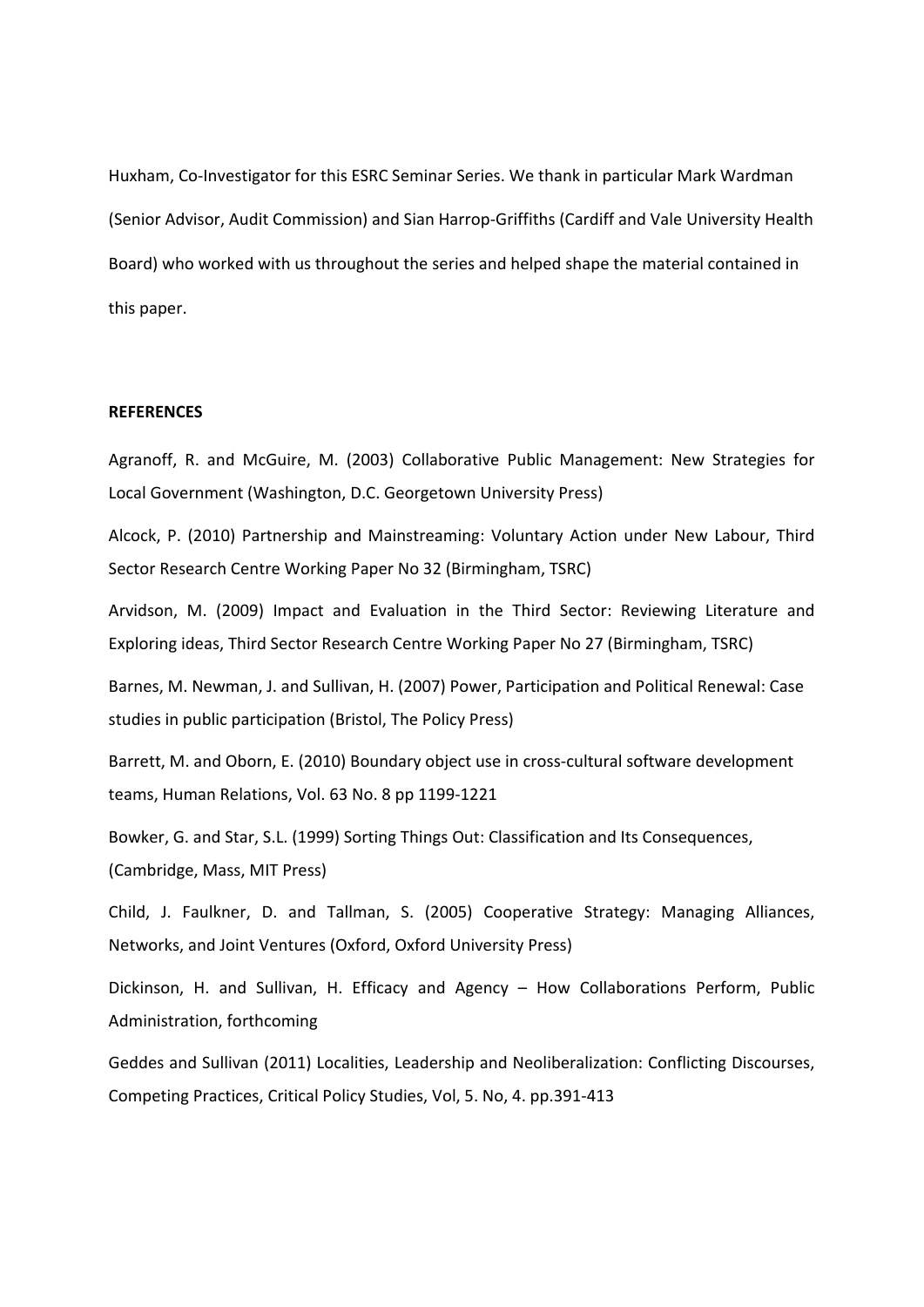Hellowell, M and Vecchi, V (2012), An evaluation of the projected returns to investors on 10 PFI projects commissioned by the National Health Service, Financial Accountability and Management, Vol.28, No.1, p.77‐100.

HM Government (2010) Conservative Liberal Democrat Programme for Government, 20 May

Harvey, D. (2005) A Brief History of Neoliberalism (Oxford, Oxford University Press).

Howarth, D. (2000) Discourse (Buckingham, Open University Press)

Jeffares, S. (2008) Why public policy ideas catch on: empty signifiers and flourishing neighbourhoods, PhD thesis, unpublished (University of Birmingham) http://etheses.bham.ac.uk/193/

Kickert, W.J.M. Klijn, E‐H, and Koppenjan, J.F.M. (1997) Managing Complex Networks (London, Sage)

Kimble, C. Grenier, C. and Goglio‐Primard, K. (2010) Innovation and knowledge sharing across professional boundaries: Political interplay between boundary objects and brokers, International Journal of Information Management, Vol. 30 pp. 437‐444

Koppenjan, J. and Klijn, E‐H. (2004) Managing Uncertainties in Networks (London, Routledge)

Leitner, H. Peck, J. and Sheppard, E.S. (2007) Contesting Neoliberalism: Urban frontiers. (New York, Guilford Press)

Mackenzie, M. O'Donnell, C. Halliday, E., Sridharan, S., and Platt, S. (2010) Do Health Improvement Programmes fit with MRC Guidance on Evaluating Complex Interventions? British Medical Journal, 340. c185. ISSN 0959‐535X (doi:http://dx.doi.org/10.1136/bmj.c185)

Marchington, M., Grimshaw, D., Rubery, J. and Willmott, H. (eds) (2005) Fragmenting Work: Blurring organisational boundaries and disordering hierarchies. Oxford, Oxford University Press

Marchington, M., Hadjivassiliou, K., Martin, R. and Cox, A. (2011) Employment relations across organisational boundaries, in A. Wilkinson and K. Townsend (eds), The Future of Employment Relations: New Paradigms, New Developments. (Basingstoke, Palgrave)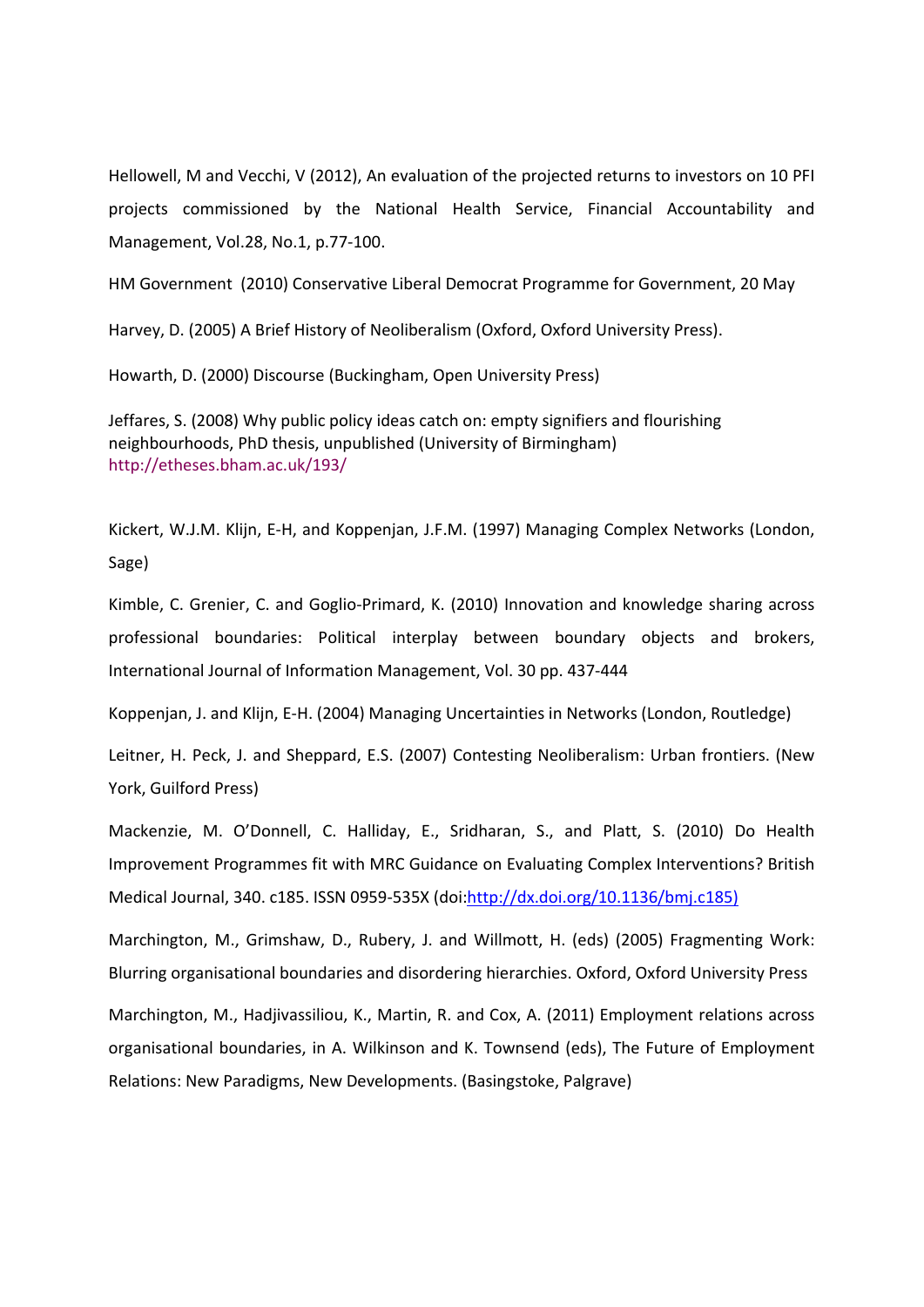McKenzie J. (2001) Perform or else: from discipline to performance. (London, Routledge, London)

Newman, J. (2005) Introduction, in J. Newman (ed.) Remaking Governance, Peoples, Politics and the Public Sphere. (Bristol, The Policy Press) pp. 1–16.

Oswick, C. and Robertson, M. (2009) Boundary Objects Reconsidered: from Bridges and Anchors to Barricades and Mazes. Journal of Change Management, Vol. 9 No. 2 pp. 179‐193

Rittel, H. and Webber, M. (1973) Dilemmas in a General Theory of Planning. Policy Sciences, Vol, 4. pp 155‐169.

Sargeant, C (2012) Minister asks Councillors in all four corners of Wales to Commit to Genuine Partnership, Welsh Government, 14<sup>th</sup> June,

http://wales.gov.uk/newsroom/localgovernment/2012/6367869/?lang=en

Sørensen, E. and J. Torfing (2008) *Theories of Democratic network Governance*, Basingstoke: Palgrave

Star, S.L. and Griesemer, J.R. (1989) Institutional Ecology, 'Translations' and Boundary Objects: Amateurs and Professionals in Berkeley's Museum of Vertebrate Zoology, 1907‐39. Social Studies in Science, Vol. 19 No 3 pp. 387‐420

Sullivan, H (2010) Collaboration Matters, Inaugural Lecture, University of Birmingham, June

Sullivan, H (2003) New forms of local accountability - coming to terms with 'many hands'?, Policy and Politics, Vol. 31, no 3, pp‐353‐69

Sullivan, H. and Williams, P. (2012) Whose kettle? Exploring the role of objects in managing and mediating the boundaries of integration in health and social care, Journal of Health Organization and Management, Vol. 26. No. 6.

Sullivan, H. Williams, P. and Jeffares, S. (2012) Leadership for Collaboration – Situated agency in Practice, Public Management Review, Vol. 14. No. 1 pp. 41‐66.

Sullivan, H. and Skelcher, C. (2002) Working Across Boundaries: Collaboration in Public Services (Basingstoke, Palgrave Macmillan)

Taylor, M. (2002) Public Policy in the Community, (Basingstoke, Palgrave Macmillan)